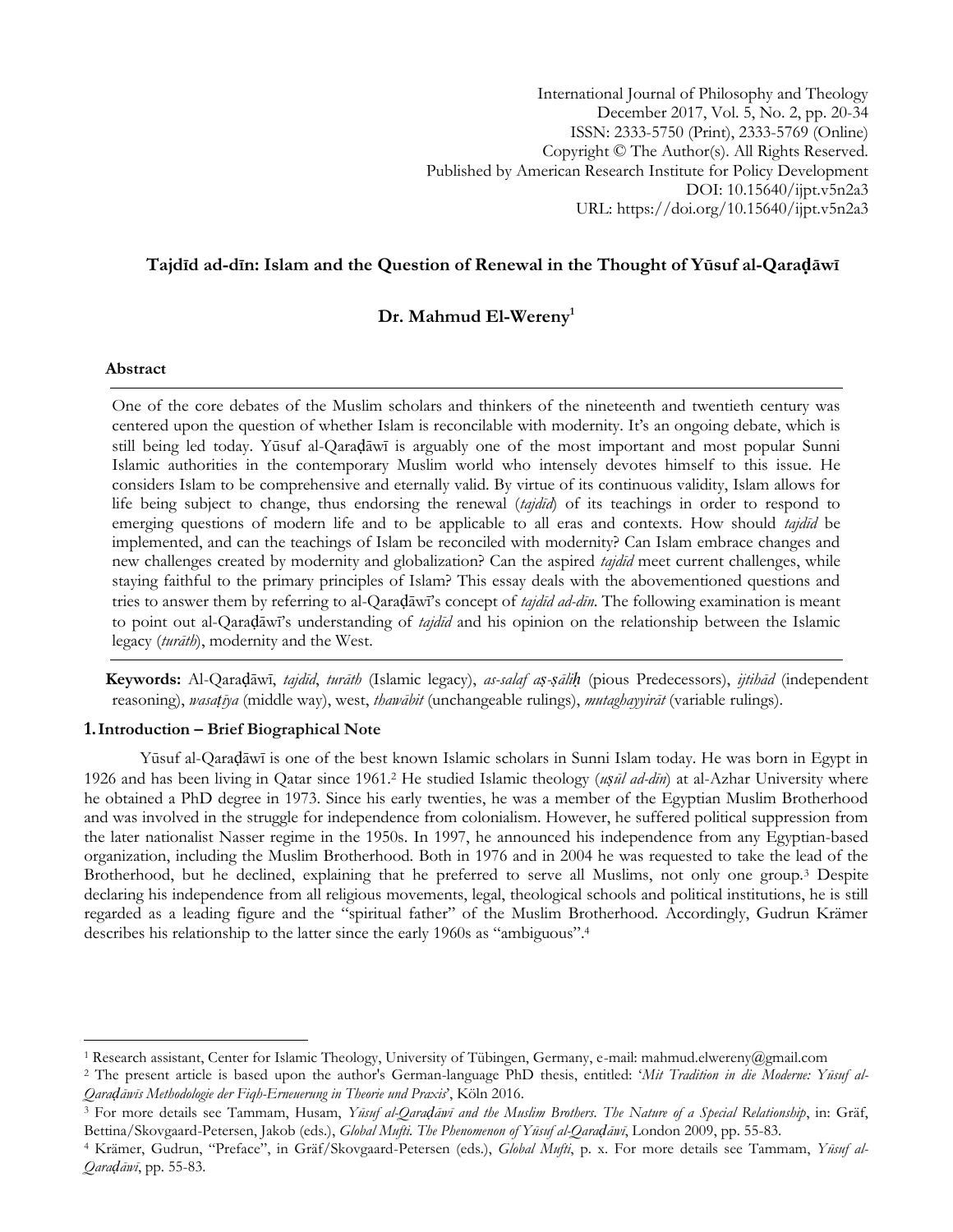$\overline{a}$ 

The most telling sign of his ongoing strong connection with the Brotherhood is his appearance on Cairo"s Tahrir Square to lead the Friday prayer on 18 February, addressing an audience estimated to exceed two million Egyptians, after being banned from leading weekly Friday prayers in Egypt 30 years ago. <sup>5</sup> Notwithstanding, al-Qaraḍāwī is the author of over 170 monographs and was a regular guest on *al-Jazeera* for their *Shariʿa and Life*  broadcast as well as on other TV programs.<sup>6</sup> His last appearance on the show *ash-Sharīʿa and Life* was in August 2013. Specific reasons for the discontinuation of this program are not known. However, it can be assumed that this is due to the political context in Egypt during and after the 2011 Egyptian Revolution: As a result of al-Qaraḍāwī"s support of the Muslim Brotherhood and his opposition against as-Sisi's government, which he often articulated on al-Jazeera, the program was stopped, after as-Sisi's winning Saudi Arabia"s and the United Arab Emirates" support.<sup>7</sup>

Today, he is, inter alia, the chairman of both the *European Council for Fatwa and Research* (ECFR) and the *International Union of Muslim Scholars* (IUMS).<sup>8</sup> As such, he enjoys world-wide popularity and increasing authority not only among Muslims in the Middle East, but also among European Muslims. He has been referred to as the "Media Mufti" or the "Global Mufti".<sup>9</sup> Qatar, his adopted country, is considered "of the utmost importance for Qaraḍāwī's activities".<sup>10</sup> From its capital, Doha, he began to preach, to give religious lessons and to appear on Qatari Radio and on TV, i. e. on *al-Jazeera* channel. Thus, he could be globally seen and heard, which earned him followers all over the world. His understanding of the media as a tool to spread the Islamic message propelled him onto the world stage. As Krämer states, "What marks him out among the scholars-cum-activists of his generation is his early involvement with the new media."<sup>11</sup>

By using a variety of media platforms such as books, radio, television and internet, al-Qaraḍāwī has attracted the attention of both Arabic and Western academics.<sup>12</sup> He has become a highly popular scholar and a controversial figure at the same time. In reaction to his approach of *tajdīd ad-dīn* ("Renewal of the Religion"), he has been criticized by Salafi oriented scholars, on the one hand, and has been called as *mujaddid* ("renovator") of the contemporary age, on the other hand.<sup>13</sup>

<sup>5</sup> "Banned Qaradawi returns to lead Friday prayers in Egypt". Alarabiya.net. 17.02.2011, available at: http://www.alarabiya.net/articles/2011/02/17/138093.html (last accessed: 04 June 2017).

<sup>6</sup> Several scholars have examined al-Qaraḍāwī"s use of the new media. See for example Salvatore, Armando, "*Muslim Publics*," in: Salvatore/Eickelman Dale F. (eds.), *Public Islam and the Common Good*, Leiden 2006, pp. 1-27, Gräf, Bettina, "Sheikh Yūsuf al-*Qaraḍāwī in Cyberspace*", in: Die Welt des Islam 47 (2007) 3-4, pp. 403-421 and Galal, Ehab, "*Yūsuf al-Qaraḍāwī and the New Islamic TV*", in: Gräf,/Skovgaard-Petersen (eds.), *Global Mufti*, pp. 149-181 and Gräf, Bettina, "*Media fatwas and fatwa editors: Challenging and preserving Yusuf al-Qaradawi"s religious authority*", in: Hudson, Leila/Adel Iskandar/ Mimi Kirk (eds.): *Before the Explosion: Media Evolution on the Eve of the Arab Spring*, Palgrave Macmillan 2014, pp. 139-157.

<sup>7</sup> See al-Qaraḍāwī/ʿUthmān, ʿUthmān, "*al-Auḍāʿ fī miṣr wa-sūriyā*" (21.07.2013), available at:

http://www.aljazeera.net/programsarchive?resourcesId=eccbb426-19b6-46a9-abcf-155819fb2912&year=2013 (last accessed: 18 April 2015).

<sup>8</sup> See for more details Gräf, Bettina, "*In search of a Global Islamic Authority*", in: ISIM Review 15/Spring 2005, p. 47, Caeiro, Alexandre/al-Saify, Mahmoud, "*Qaraḍāwī in Europe, Europe in Qaraḍāwī? The Global Mufti"s European Politics*", in: Gräf/Skovgaard-Petersen (eds*.), Global Mufti*, pp. 109-148, Caeiro, Alexandre, "*The making of the fatwa The production of Islamic legal expertise in Europe*", in: *Archives de sciences sociales des religions* (155), (Sept. 2011), pp. 81-100 and Gräf, Bettina/Caeiro, Alexandre, "*The European Council for Fatwa and Research and Yusuf al-Qaradawi*", in: Peter, Frank /Ortega, Rafael (eds.), *Islamist Movements in Europe: Public Religion and Islamophobia in the Modern World*, London 2014, pp. 119-125.

<sup>&</sup>lt;sup>9</sup> Skovgaard-Petersoen, Jakob, "The Global Mufti<sup>x</sup>, in: Schaebler, Birgit (ed.), Globalization and the Muslim World. Culture, Religion and *Modernity*, Syracuse 2004, p. 153 and Gräf, Bettina, "*Der Fernseh-Mufti*", in: die Tageszeitung (taz), available at: http,//www.taz.de/1/archiv/archiv/?dig=2005/02/09/a0203 (last accessed: 06 October 12.16).

<sup>10</sup> Gräf, Bettina/Skovgaard-Petersen, "*Introduction*", in: Gräf/Skovgaard-Petersen, *Global Mufti*, p. 3.

<sup>11</sup> Krämer, Gudrun, "*Drawing Boundaries. Yūsuf al-Qaraḍāwī on Apostasy*", in: ders./Schmidtke, Sabine (eds.), *Speaking for Islam. Religious Authorities in Muslim Societies*, Leiden 2006, pp. 181-214, here p.190. See for more details Gräf, *Sheikh Yūsuf*, pp. 403-421, idem., *Media fatwas,* pp. 139-157 and Galal, *Yūsuf al-Qaraḍāwī*, pp. 149-181 .

<sup>12</sup> For more details see Gräf, Bettina, "*Yūsuf al-Qaraḍāwī. State of research*", in: Gräf,/Skovgaard-Petersen (eds.): *Global Mufti*, pp. 17- 25 and El-Wereny*, Mit Tradition*, pp. 12-30.

<sup>&</sup>lt;sup>13</sup> See for instance al-'Udainī, Ahmad b. Muhammad b. Manṣūr, Raf' al-lithām 'an mukhālafat al-Qaradāwī li-sharī at al-islām, Sanaa 2001, p. 4, as-Saiyid, Usāma, *al-Qaraḍāwī fī l-ʿarāʾ*, Beirut 2002, p. 14 and at-Tarkāwī, Ibrāhīm Ḥasan, *Juhūd at-tajdīd ad-dīnī ʿinda*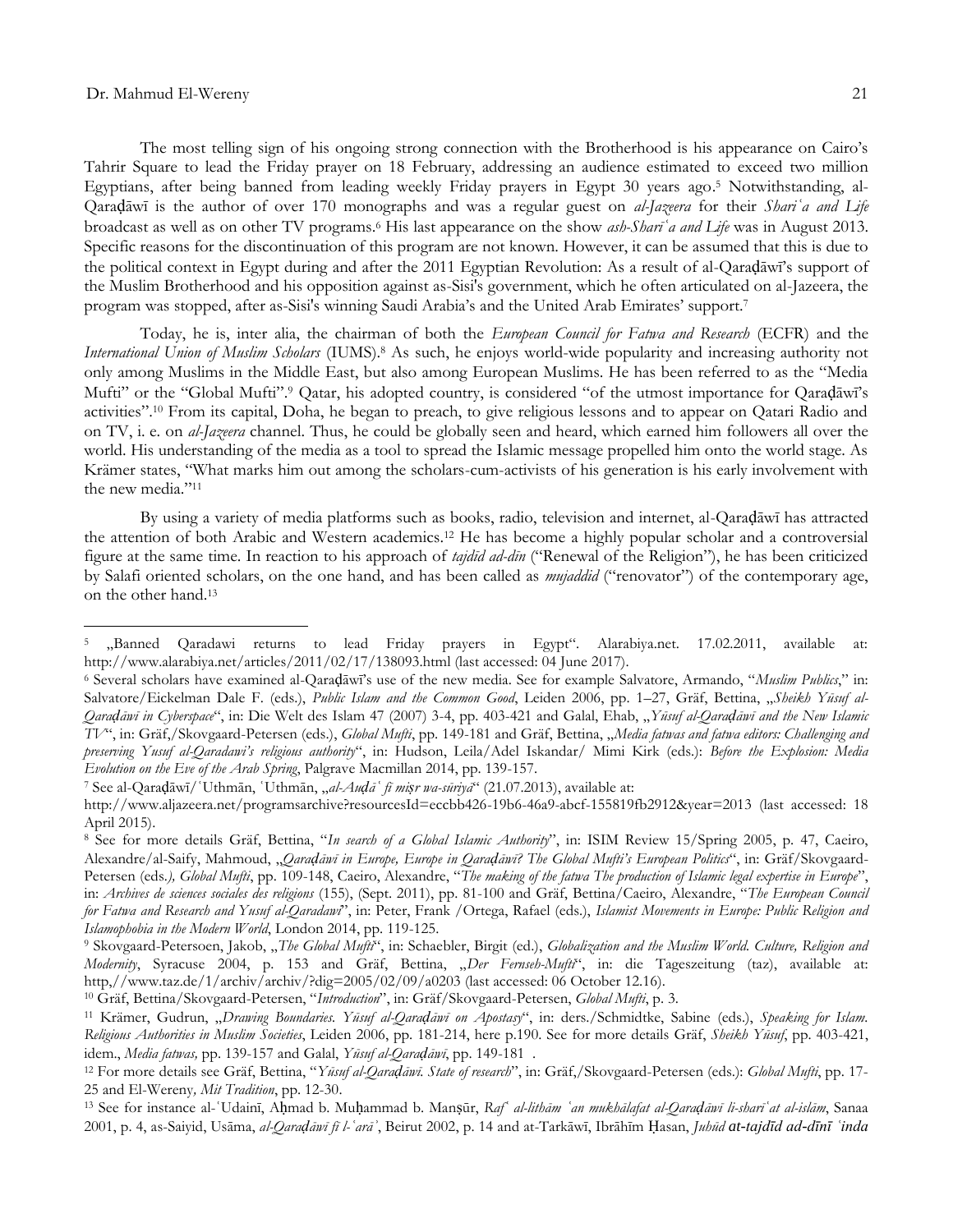The present article aims to shed light on his understanding of *tajdīd ad-dīn* in order to answer the following questions: What does he mean by *tajdīd*? How does he evaluate the relationship between traditional legacy (*turāth*) and the aimed renewal (*tajdīd*)? In how far is his concept compatible with the needs and challenges of today"s age? How does he see the relation between the West and the Islamic world? To answer these questions I will first provide an overview of the main features of al-Qaraḍāwī"s thought. Subsequently, I will set out his understanding of *tajdīd* in respect of the abovementioned questions.

Al-Qaraḍāwī"s monograph *Min ajl ṣaḥwa rāshida* ("For a Right Guidance of the Awakening Movement") is his first contribution relating to *tajdīd ad-dīn* in which he explicates the main characteristics of his aspired renewal. This book was essentially devoted to the "Islamic Awakening movement" (*ḥarakat aṣ-ṣaḥwa al-islāmīya*) in the 1980s, as will be demonstrated in the following.<sup>14</sup> In his booklet entitled *Tajdīd ad-dīn al-ladhī nanshuduh* ("The Renewal of Religion which we aspire"), which was published in 2011, he discusses the subject of Islamic-religious renewal.<sup>15</sup> These two publications are the main sources, upon which the present article relies.

## **2. An Overview on al-Qaraḍāwī's Thinking**

Al-Qaraḍāwī considers the Qurʾān and the Sunna (teachings, deeds and sayings, silent approvals or disapproval of the prophet Muḥammad) as the basis for dealing with religion-related issues. The particular importance which he attaches to the Qurʾān and the Sunna is obvious in his different publications. Almost in all his works, he uses verses of the Qur'ān and/or sayings of the prophet to justify a theory or his position towards a specific theme.<sup>16</sup> As they do not give a detailed set of rules, he, thereby, supports the application of reason (*ʿaql*) by means of other methods such as analogy and public interest for the deduction of practical rules.<sup>17</sup> However, *ʿaql*, he said, must demonstrate the truth of the Qurʾān and the Sunna, though never permitted to go beyond these foundational sources.<sup>18</sup> In this regard, he fully recommends the adoption of the methods of the "pious predecessors" (*minhaj as-salaf aṣ-ṣāliḥ*) in dealing with the divine texts.<sup>19</sup> The adaptation of Islam to the modern world should be based upon the legacy of the past. Accordingly, contemporary scholars must have a broad picture of the knowledge of earlier generations, an immense wealth that illuminates the way. When dealing with divine texts, they should take note of ideas and legal methods which have been passed on by former generations. To remedy contemporary problems it is necessary for them to also take into consideration, the change of time, place, and living conditions.<sup>20</sup>

Al-Qaraḍāwī refuses the notion of *taqlīd* ("blind imitation") and points out the necessity of independent *ijtihād*<sup>21</sup> as the first and most important condition for Sharī<sup>'</sup>a to be successfully reestablished. In this context, he continues to underscore the importance of the divine sources and the role of the Muslim scholars performing *ijtihād.*<sup>22</sup> A main characteristic of his thinking is his call for *at-taḥarrur al-madhhabī*, which translates into being free from any intellectual dependence upon a specific traditional school of law (*madhhab*).

<sup>15</sup> Al-Qaraḍāwī, *Tajdīd ad-dīn al-ladhī nanshiduh*, Cairo 2011.

<sup>17</sup> For more details see El-Wereny, Mahmud, "*"Islamic Law between Originality and Renewal": Yūsuf al-Qaraḍāwī"s Theory of the Renewal of Islamic Law*", in: Journal of Islamic Studies and Culture (JISC), Vol. 4 No. 2, 2016, pp.1-12.

<sup>18</sup> Al-Qaraḍāwī, *al-Marğaʿīya*, pp. 341.

 $\overline{a}$ 

<sup>22</sup> Al-Qaradāwī, *al-Ijtihād fī aš-šarī* a al-islāmīy ma a nazarāt tahlīlīya fī al-ijtihād al-mu āsir, Kuwait 2011, pp. 17.

*sh-Shaikh Yūsuf al-Qaraḍāwī. Dirāsa taḥlīlīya muqārina*, Cairo 2006 (unpublished Master thesis at Dār al-ʿUlūm University), pp. 163- 184.

<sup>14</sup> Al-Qaraḍāwī remarks in the introduction of this book that a part of this monograph was already published in the 1950s. Al-Qaraḍāwī, *Min ajl ṣaḥwa rāshida* tujaddid ad-dīn wa-tanhaḍ bi-d-dunīya, Cairo 2001 (1st edition 1987), p. 5.

<sup>16</sup> See for example al-Qaraḍāwī, *al-Marğaʿīya al-ʿulīya fī al-islām li-l-qurʾān wa-s-sunna*, Cairo 2001 (1st edition 1992) and idem., *Wājibunā naḥwa al-qurʾān al-karīm*, Cairo 2009.

<sup>&</sup>lt;sup>19</sup> This term is often used to refer to the first three generations of Muslims: the generation of the Prophet Muhammad and his companions (sahābab), their successors (tābi an), and the successors of the successors (tābi at-tābi an).

<sup>20</sup> Al-Qaraḍāwī, *Madkhal li-dirāsat ash-sharīʿa al-islāmīya*, Cairo 1993, pp. 242, Soage, Ana Belén, "*Shaykh Yusuf al-Qaradawi: Portrait of a Leading Islamist Cleric*", in: MERIA Journal 12 (2008) 1, pp. 51-68 and for more details see fourth section of this article.

<sup>21</sup> See for example Schacht, J., "*Idjtihād*", in: Encyclopaedia of Islam, 2.nd Edition, Vol. III, pp. 1026, Hallaq, Wael B., *An Introduction to Islamic Law,* Cambridge 2009, pp. 27, idem., "*On the origin of the Controversy about the Existence of Mutahids and the Gate of Ijtihad*", in: Studia Islamica, 63 (1986), pp. 129-141 and Kamali, Mohammad Hashim, *Principles of Islamic Jurisprudence*, Cambridge 1991, pp. 389.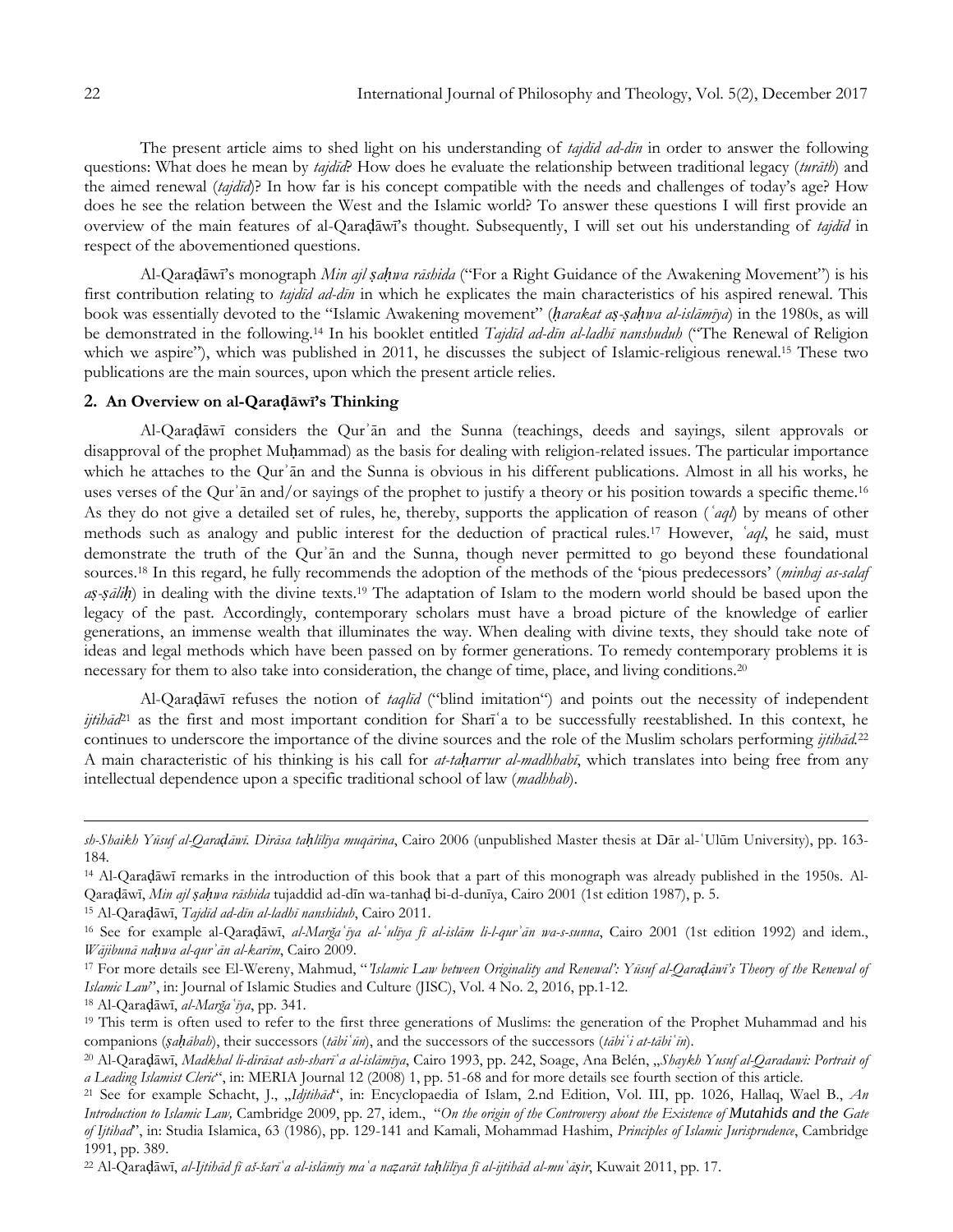His appeal for transcending the boundaries of the established schools of law is not only directed to the Sunni schools such as the Ḥanafī, Mālikī, Shāfiʿī, and Ḥanbalī. It is aimed at all Muslim schools; Sunni, Shiʿī , Jaʿfarī, Ibāḍī and Ẓāhrī schools.<sup>23</sup> Not being bound to any particular *madhhab* makes it possible, according to Krämer, "to bridge the gap between the existing schools, sects and branches of Islam, and more specifically between Sunnis and Shiʿis (*taqrīb*)."<sup>24</sup> However, al-Qaraḍāwī fails to act upon his own claim for emancipation from a particular school of law into practice. When dealing with a legal opinion, he only refers to Sunni scholars.<sup>25</sup>

Al-Qaraḍāwī"s thinking is furthermore guided by the objectives of Islamic law (*maqāṣid ash-sharīʿa*).<sup>26</sup> He insists that Shari'a in all aspects is predicated on benefits and common good, as they pertain to the individual and the community. Its rulings are designed to protect these benefits and to facilitate the improvement and perfection of human living conditions. According to al-Qaraḍāṣwī, taking into account *maqāṣid ash-shariʿa* as well as living conditions, (*fiqh al-wāqi*) is a prerequisite to solving new problems which are accompanied by modernity and globalization.<sup>27</sup>

Another main feature of al-Qaraḍāwī"s thought is the concept of *Wasaṭīya*, <sup>28</sup> the middle course.<sup>29</sup> Salvatore describes him as "[...] the leading theorist of the centrality of values of moderation [...]".<sup>30</sup> *Wasaṭīya* means according to al-Qaraḍāwī steering away from both the radical, extremist and fundamental stream (*muzammitūn*) as well as the stream of neglect and looseness (*mutaḥallilūn*). It is a middle ground between Muslims who blindly follow traditions and refrain from independent and creative *ijtihād*, and Muslims who blindly imitate the West way of life (*al-gharb*).<sup>31</sup> Based upon this concept, he seeks to find practical and flexible solutions to daily questions faced by Muslims in order to make their life easier and to make Muslims fond of their religion. Accordingly, he usually tends in his fatwas to the easiest and most suitable answer, referring to *maqāṣid ash-shariʿa* and *at-taḥarrur al-madhhabī*. *Wasaṭīya* should not only be applied to juridical, but also to political, economical and social issues. It should simply be considered in all aspects of life.<sup>32</sup>

As has already been mentioned, from al-Qaraḍāwī"s point of view, Islam can provide an all-encompassing system of life. Its teachings have a universal message for all human beings and have an absolute and universal validity, regardless of time and place.<sup>33</sup> Islam as a holistic, all-embracing system regulates all aspects of life, whether political, social, economic or intellectual, and must be considered as a way of life. The wellbeing of the Muslim society lies alone in the comprehensive application of the teachings of Islam.<sup>34</sup>

<sup>&</sup>lt;sup>23</sup> Al-Qaradāwī, Fi fiqh al-aqallīyāt al-muslima. Hayāt al-muslimīn wasat al-mujtama at al-ukhrā, Cairo 2001, pp. 57. For more details see Hallaq, *An Introduction*, pp. 31*.*

<sup>24</sup> Krämer, *Drawing Boundaries*, pp. 196.

<sup>25</sup> El-Wereny, *Mit Tradition*, pp. 225.

<sup>26</sup> For more details see for instance Auda, Jasser, *Maqāṣid Al-Sharīʿah: A Beginner's Guide*, London 1429/2008, idem., *Maqāṣid al-Sharīʿa as Philosophy of Islamic Law*, London 1428/2007 and Opwis, Felicitas, *Maṣlaḥa and the Purpose of the Law. Islamic Discourse on Legal Change from the 4th/10th to 8th/14th Century*, Leiden 2010.

<sup>&</sup>lt;sup>27</sup> Al-Qaradāwī, Dirāsa fī figh magāṣid aš-šarī a. Baina al-magāṣid al-kullīya wa-n-nuṣāṣ al-juz īya, Cairo <sup>1</sup>2006, pp. 19 and Slavator, Armando, "*Qaraḍāwī"s Maṣlaḥa: From Ideologue of the Islamic Awakening to Sponsor of Transnational Public Islam*", in: Gräf/Skovgaard-Petersen, *Global Mufti,* pp. 239-250 and El-Wereny, Mahmud, "The Objectives of Sharia between Tradition and Modernity - A Comparative *Study*", in: Journal of Islamic Studies and Culture (JISC), Vol. 5 No. 1, 2017 (forthcoming).

<sup>28</sup> Al-Qaraḍāwī, *Fiqh al-wasaṭīya al-islāmīya wa-t-tajdīd. Maʿālim wa-manārāt*, Cairo 2010. For more information on his *wasaṭīya* understanding see Gräf, Bettina, "*The Concept of wasaṭiyya in the Work of Yūsuf al-Qaraḍāwī*", in: idem./Skavogaard-Petersen, *Global Mufti*, pp. 213-239.

<sup>29</sup> See for example Gräf, *The Concept of wasaṭiyya*, pp. 213-239.

<sup>30</sup> Salvatore, *Qaraḍāwī"s Maṣlaḥa,* p. 239.

<sup>31</sup> Al-Qaraḍāwī, *ath-Thaqāfa al-ʿarabīya al-islāmīya*, pp. 89-93.

<sup>32</sup> Al-Qaraḍāwī, *Fiqh al-wasaṭīya al-islāmīya*, Cairo 12010. See for more details Gräf, *The Concept of wasaṭīya*, pp. 213-239.

<sup>33</sup> Al-Qaraḍāwī, *Sharīʿat al-islām ṣāliḥa li-t-taṭbīq fī kull zamān wa-makān*, Cairo 1997 (1st edition 1973).

<sup>34</sup> This conviction of al-Qaraḍāwī has been emphasized several times especially in his writings on *aṣ-ṣaḥwa al-islāmīy* ("Islamic awakening") and al-hall al-islāmī ("the Islamic solution"). See for example al-Qaradāwī, as-Sahwa al-islāmīya wa-humūm al-watan al-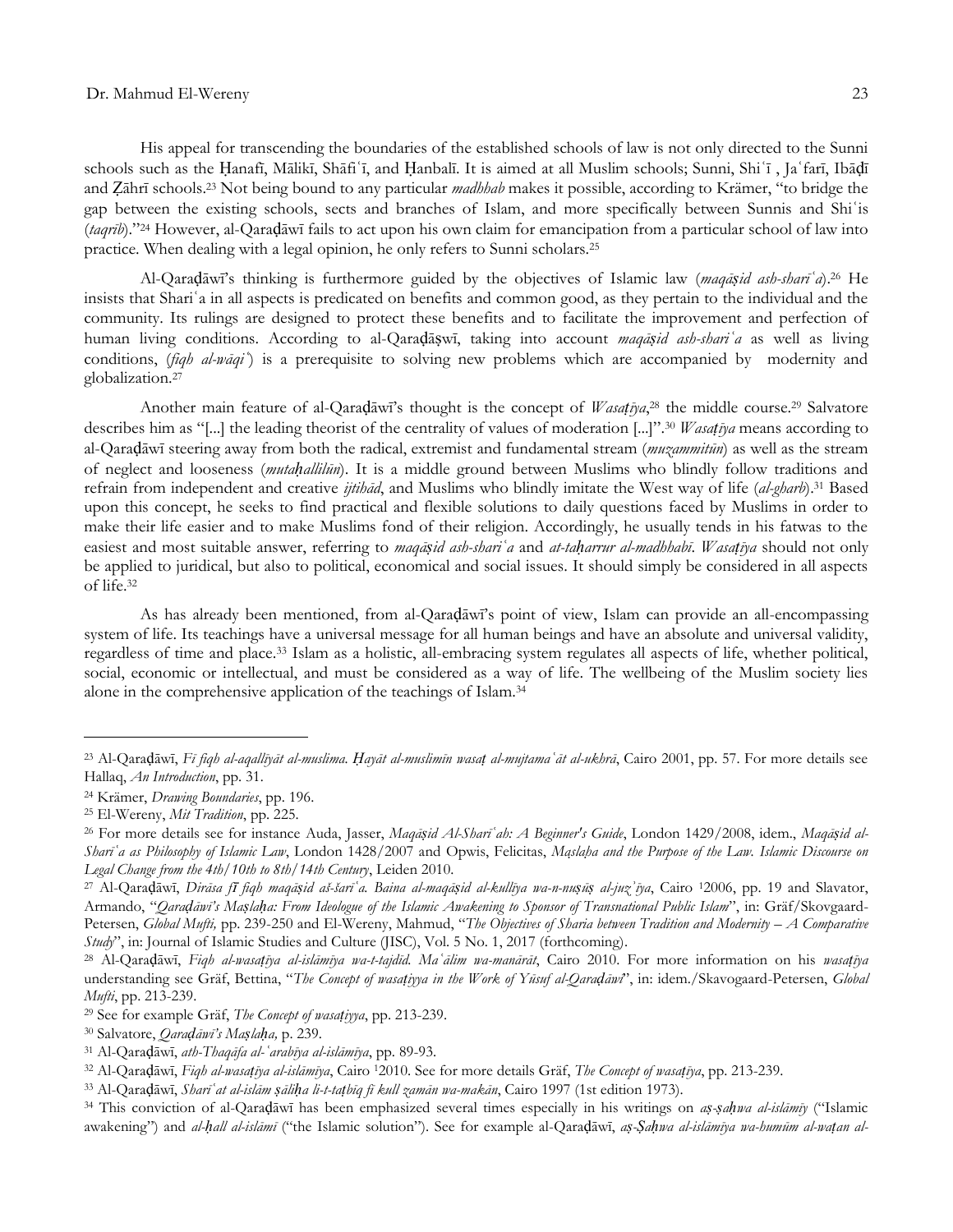Al-Qaraḍāwī therefore proclaims relentlessly – strongly influenced by the Salafi movement of the reform theologians Jamāl al-Dīn al-Afghānī (d. 1897), Muḥammad ʿAbduh (d. 1905), Rashīd Riḍā (d. 1935), and Ḥasan al-Bannā (d. 1949) – Islam and life are completely suffused with Islamic law as the only solution (*al-islām huwa al-ḥall*) to the complex problems.<sup>35</sup> Due to internal decadence in the Islamic world and the increasing challenges of modernity coming from the West, particularly resulting from European colonialism, the Islamic community (*umma*) finds itself in a situation of deep crisis: on the one hand, external pressure, especially from the West, on the other hand, the decadence within the community and the unresolved challenges of dealing with modern age. For al-Qaraḍāwī, the reasons for this decay are not only certain phenomena in Muslim countries, such as authoritarianism, poverty, injustice and globalization. Rather, this decay stems from the lack of dynamic understanding of Islam and its law system in the modern world. Guided by this conviction, he dedicates himself to the renewing of the Islamic religion (*tajdīd ad-dīn*) in general and the Islamic law (*tajdīd al-fiqh*) in particular.<sup>36</sup> He considers *tajdīd* not only as a "demanding necessity", but also as "a religious obligation".<sup>37</sup> The following section is intended to present his understanding of renewal and the main features of his aspired renewal in order to answer the abovementioned questions.

## **3. The Debate on <sup>T</sup>ajdīd ad-dīn**

Islamic renewal (*tajdīd*) or reform (*iṣlāḥ*) is a controversial theme running consistently through academic studies. Western and Muslim academics deal with the question whether Islamic teachings are compatible with modernity. They discuss aspects such as the meaning, history of *tajdīd* and whether the teachings of Islam can be reconciled with modernity, human rights, secularization or democracy.<sup>38</sup> As a result, we have a number of studies on the subject of *tajdīd*. <sup>39</sup> There is a sizeable body of Arabic literature which deals with this issue regarding the Islamic-religious renewal, its relation to tradition or theories of the main advocates of *tajdīd*. <sup>40</sup> An example of this genre is ʿAbd El-Mutaʿāl aṣ-Ṣaʿīdī"s book *al-Mujaddidūn fī l-islām* ("The renewer of Islam"), in which he mentions the most prominent renewers in Islamic history and discusses their renewal approaches from the first to the fourteenth century (AH.).<sup>41</sup>

Western academics have also produced a large numbers of studies in which they discuss the meaning, roots, history, trends and characteristics of *tajdīd* in different periods of Islamic history. Here some examples of publications about *tajdīd*: "Voices of Resurgent Islam"42, "New Directions in Islamic Thought: Exploring Reform and Muslim Tradition<sup>"43</sup> "*Tajdīd al-Dīn*: A Reconsideration of its Meaning, Roots, and Influence in Islam"<sup>44</sup> and "The 'Cyclical Reform": A Study of the *mujaddid* Tradition"<sup>45</sup> In these studies a number of preachers and scholars are described as *mujaddidūn* ("revivalist or reformer"). This is the case for ash-Shāfiʿī (d. 820), Ibn Taimīya (d. 1328), Muḥammad b. ʿAbd al-Wahhāb (d. 1729).

*ʿarabī wa-l-islāmī*, Cairo 1997 (1st edition 1988) and idem., *Min ajl ṣaḥwa rāshida* tujaddid ad-dīn wa-tanhaḍ bi-d-dunīya, Cairo 2001 (1st edition 1988).

<sup>35</sup> Soage, *Shaykh Yusuf*, p. 56.

<sup>&</sup>lt;sup>36</sup> Al-Qaradāwī, Hitābunā l-islāmī fī 'aṣr al-'aulama, Cairo 2004, pp. 17 and idem., al-Figh al-islāmī baina al-aṣāla wa-t-tajdīd, Cairo 1999. More for his theory of *tajdīd al-fiqh* see El-Wereny, *Islamic Law*, pp. 1-12.

<sup>37</sup> Al-Qaraḍāwī, "*Reform according to Islam*", al-Jazeera, May 20, 2004, available at: http://www.aljazeera.com/archive/2004/05/2008410114555767536.html (last accessed: 16 March 2016).

<sup>38</sup> See for example Michel, Hoebink, "*Thinking about Renewal in Islam: Towards a History of Islamic Ideas on Modernization and Secularization*", in: Arabica tome XLVI, Leiden 1998, pp. 29-62.

<sup>39</sup> For more details see Haddad, Yvonne Yazbeck et al., *The Contemporary Islamic Revival: A Critical Survey and Bibliography*, London 1991.

<sup>40</sup> See for example Ḥanafī, Ḥasan, *at-Turāth wa-t-tajdīd. Mauqifunā min at-turāth al-qadīm*, Beirut 41992 and ʿImāra, Muḥammad, *al-Immām Muḥammad ʿAbduh. mujaddid ad-dunyā bi-tajdīd ad-dīn*, Cairo 1980.

<sup>41</sup> Aṣ-Ṣaʿīdī, ʿAbd El-Mutaʿāl, *al-Mujaddidūn fī al-islām min al-qarn al-aūl ilā ar-rābiʿ ʿashar*, Cairo 2006. Amīn al-Ḫūlī (d. 1966) had already in 1965 written a similar treatise with the same title. See al-Ḫūlī, Amīn, *al-Mujaddidūn fī al-islām*, Cairo 2001.

<sup>42</sup> Esposito, John L. (ed.), *Voices of Resurgent Islam*, Oxford 1983.

<sup>43</sup> Vogt, Kari et al., *New Directions in Islamic Thought: Exploring Reform and Muslim Tradition*, New York 2008.

<sup>44</sup> Lazarus-Yafeh, Hava, "*Tagdid al-Din*, *A Reconsideration of its Meaning, Roots and Influence in Islam*", in: M. Brinner, William/ D. Ricks, Stephen (eds.), *Studies in Islamic and Judaic Traditions*, Atlanta 1986, Vol. 1, pp. 99-109. See as well Voll, Jahn O, "Renewal and *Reform in Islamic History: Tajdid* and *Islah"* in: Esposito, John L. (ed.), *Voices of Resurgent Islam*, Oxford 1983, pp. 32-48, MacQueen, Benjamin, *Islam and the Question of Reform: Critical Voices from Muslim Communities*, Melbourne 2008 and Ramadan, Tariq, *Radical Reform Islamic Ethics and Liberation*, Oxford 2009.

<sup>45</sup> Landau-Tasseron, Ella, "*The "Cyclical Reform", A Study of the mujaddid Tradition*", in, Studia Islamica, No. 70, 1989, pp. 79-117.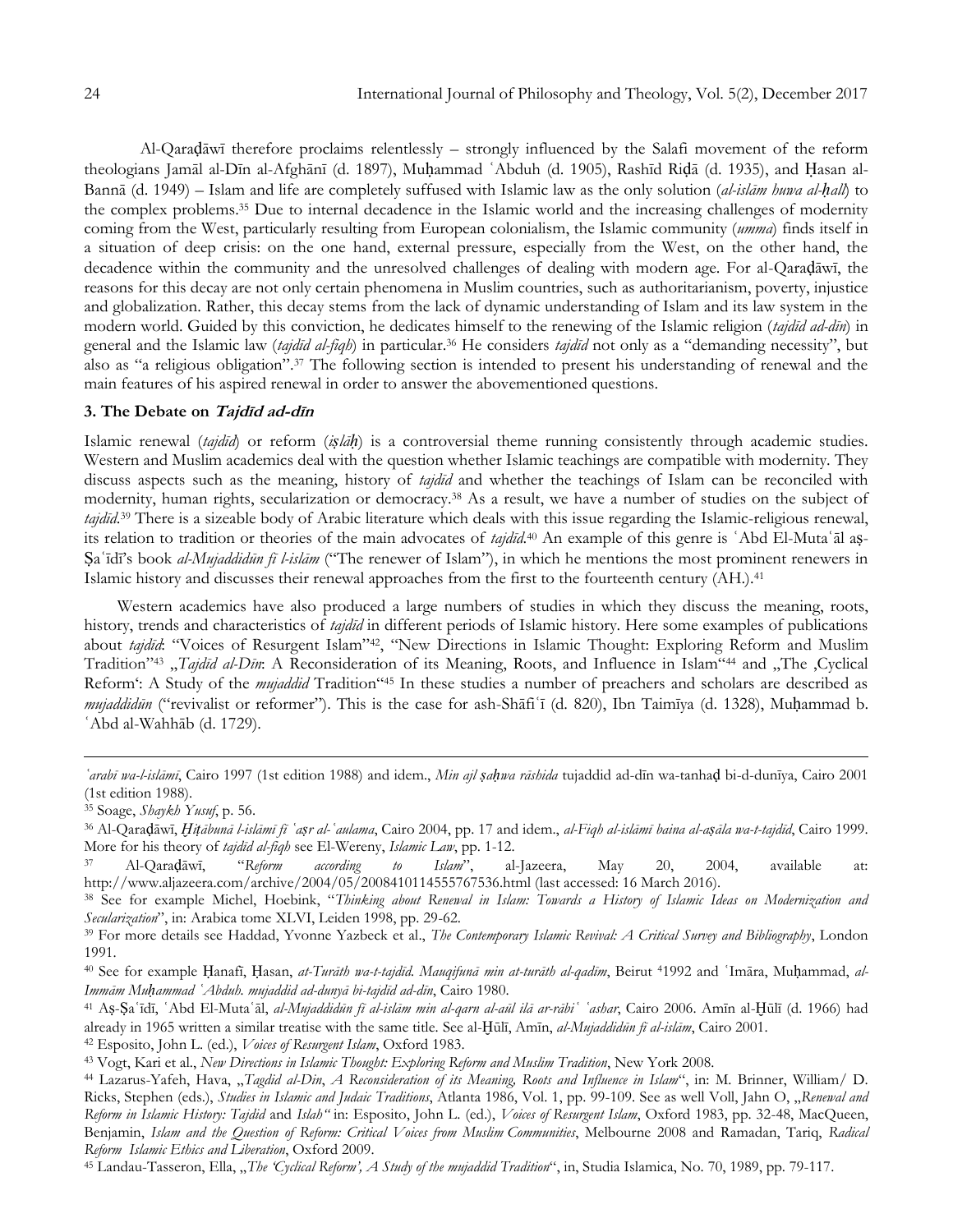In the nineteenth and twentieth century many other thinkers and activists were referred to by their followers as *mujaddid* as well. Muḥammad ʿAbduh, Jamāl al-Dīn al-Afghānī, Abul ʿAlā Maudūdī (d. 1979) and Ruhollah Khomeini (d. 1989), among others, were described as such.<sup>46</sup> Yūsuf al-Qaraḍāwī is also one of the most admired and prominent representatives of Sunni Islam today. He has been called *mujaddid* as well.<sup>47</sup>

In his work on *tajdīd*, al-Qaraḍāwī establishes a strong connection between the *ṣaḥwa* movement and his approach of *tajdīd ad-dīn*. As a result of the encounter with modernity due to the European colonialism, many reformist Islamic scholars and Islamic movements advocate the renewal, i. e. reform of Islam in order to face the challenges coming up with modernity. Al-Qaraḍāwī understands "The Islamic awakening" (*aṣ-Ṣaḥwa al-Islāmīya*) as one of the most important Islamic movements of the twentieth century, which seeks reconciliation between Islam and modernity.<sup>48</sup> From his point of view this resurgence signifies "a natural, healthy phenomenon which is clearly indicative of a return to inborn nature ( $\beta$ *tra*), to the roots which – for us in our Muslim homeland – is simply Islam: the beginning and the end, into which we seek refuge from difficulties, and from which we derive the strength of spirit, of hope, and of guidance".<sup>49</sup> His aspired *ṣaḥwa* should include all Muslims worldwide regardless of gender, social status or race. The primary purpose of *ṣaḥwa* is, in al-Qaraḍāwī"s opinion, to bring back Islamic principles and teachings so that they guide the Islamic community, particularly after all non-Islamic solutions imported from either the West or the East have failed to solve the problems of Islamic societies.<sup>50</sup> Consequently, he strongly supports the *ṣaḥwa* movement and calls for its revival in Islam in order to rid Islamic societies of their ills.<sup>51</sup> The *ṣaḥwa* after which he strives should be able to "[…] renew Islam and to return with it to the guidance of life again […]. The thinking of the *ṣaḥwa*-movement believes in independent interpretation and adopts the renewal. It rejects imitation and dependency. It considers the inflexibility (*jumūd*) as a death. Rather, it accepts renewal in law, education, politics and all different areas."<sup>52</sup>

Making the case for *tajdīd*, al-Qaraḍāwī relies on Qurāʾnic references, even if the term itself cannot be found in the Qurʾān. He refers to the following Qurʾānic verses 16:125, 39:55 and 67:2.<sup>53</sup> According to his interpretation, these verses include the meaning of renewal and require the change from one state to another.<sup>54</sup> In the quoted verses the comparative form *a ḥ s a n* ("better") of *ḥ a s a n* ("good") is used in different contexts. For example, it says in 16:125 "[…] and argue with them in a way that is best" (*wa-jādiluhum bi-l-latī hiya aḥsan*). By referring to this verse, al-Qaraḍāwī claims that Qurʾān itself calls on all Muslims to improve and change themselves and their life in all aspects. He defines *tajdīd* as "[…] a transformation from a low to a higher status."<sup>55</sup>

<sup>46</sup> See for example Lapidus, Ira M., "*Islamic Revival and Modernity: The Contemporary Movements and the Historical Paradigms*", in: Journal of the Economic and Social History of the Orient 40 (4) (1997): pp. 444–460.

<sup>&</sup>lt;sup>47</sup> At-Tarkāwī, Juhūd at-tajdīd ad-dīnī, pp. 163-184, Ridā, Akram, ad-Duktūr Yūsuf al-Qaradāwī wa-tağdīd 'ilm uşūl al-fiqh, Cairo 2013. p. 31, 102 and 139 and Zarzūr, 'Adnān M., "Yūsuf al-Qaradāwī al-mujaddid al-mūwaffaq .. faqīb al-'aṣr", in: Yūsuf al-Qaradāwī: Kalimāt fi

*takrīmih…wa-buḥūth fī fikrih wa-fiqhih. Muhdāt ilayih bi-munāsabat bulūġih as-sabʿīn*, Cairo: Dār as-Salām (ed.), 2003, Vol. 1, pp. 482.

<sup>48</sup> For more details on *ṣaḥwa* from al-Qaraḍāwī"s point of view, see Wardeh, Nadia: *Yūsuf al*-*Qaraḍāwī and the "Islamic awakening" of the late 20th* century, Montreal: Institute of Islamic Studies, McGill University 2001.

<sup>49</sup> Al-Qaraḍāwī, *aṣ-Ṣaḥwa al-islāmīya baina l-jumūd wa-t-taṭarruf*. Cairo 2001, p. 157. [Translation: Islamic Awakening between Rejection and Extremism: International Institute of Islamic Thought, Herndon Virginia 1987]

<sup>50</sup> Ibid., pp. 157.

<sup>51</sup> Al-Qaraḍāwī supports this appeal with a number of books and treatises relating to the guidance (*tarshīd*) of *ṣaḥwa*. In this regard, he has written a "Series of Guidance of the *ṣaḥwa* Movement" (*silsilat tarshīd aṣ-ṣaḥwa*). This category includes for example Aulawīyāt al-haraka al-islāmīya fī l-marhala al-qādima, Cairo1990, p. 2, Aulawīyāt al-ʿamal al-islāmī fī dill al-mutaghaiyirāt ad-daulīya ar*rāhina*, Cairo 2011 and *Bayyināt al-ḥall al-islāmī wa shubuhāt al-ʿalmānīyīn wa-l-mutagharribīn*, Cairo 2003 (1st edition 1987).

<sup>52</sup> Al-Qaraḍāwī, *Aulawīyāt al-ḥarka,* p. 4 and 24.

<sup>53</sup> Qurāʾn 16:125: "[…] and argue with them in a way that is best.", 39:55: "And follow the best of what was revealed to you from your Lord […]" and 67:2: "[He] who created death and life to test you [as to] which of you is best in deed - and He is the Exalted in Might, the Forgiving".

<sup>54</sup> Al-Qaraḍāwī, *Fiqh al-wasaṭīya al-islāmīya*, p. 186.

<sup>55</sup> Al-Qaraḍāwī, *Fiqh al-wasaṭīya al-islāmīya*, p. 187.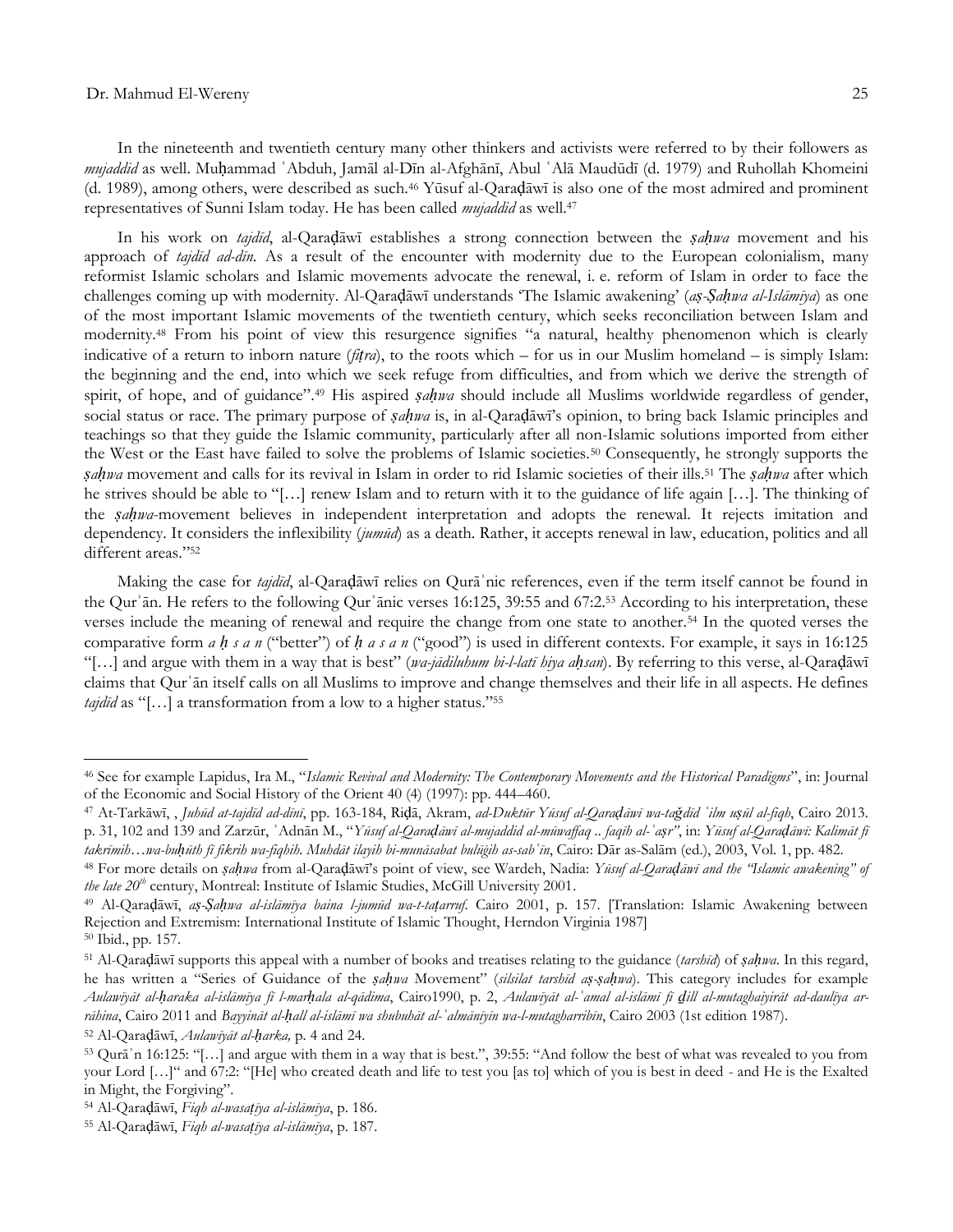Moreover, he refers to a well-known prophetic tradition which states that at the beginning of every century, God will raise for this community (*umma*) a blessed person to explain the facts of the religion according to the necessities of the time.<sup>56</sup> Additionally, he argues that the debate of renewal has traditionally been a constant occurrence throughout the Islamic world, stretching over centuries.<sup>57</sup> Generally speaking, there are three positions towards *tajdīd*: (1) the ultraconservative position, which rejects any reform attempt and considers Islamic law and values immutable. Representatives of this position, the so-called Salafism, advocate a return to the Qur"an, Sunna, consensus of the companions and traditions of the ,devout ancestors' (*as-salaf*). From their standpoint, any other sources of guidance beyond these and any effort aimed at reforming Islam constitute a *bid*<sup>*'a*</sup> ("undesirable innovation"), which will lead Muslims away from the straight path because they do not represent the original revelation or the prophetic model. The general view propagated by Salafists is that Sharia law is "divinely ordained" and is valid anytime and anywhere. They typify the fossilized Sharia literalism, which treats man-made laws as divine and unimpeachable. Followers of Salafism are more attentive to the appropriate religious and social behavior. This behavior is deduced from the Sunna and traditions of the *salaf*. Following this strategy, they do not pay attention to the ongoing changing circumstances of life in order to be able to treat new emerging problems.

Therefore, their legal opinions are usually out of touch with reality.<sup>58</sup> (2) By contrast, the second stream views the Islamic scripture as a message from God which requires interpretation and understanding before being put into practice. However, advocates of this approach draw a line, inasmuch as they distinguish between two categories of Islamic principles: those which are changeable according to time, place and condition and those which are ahistorical. The latter are holy and forever valid, as will be shown below.<sup>59</sup> (3) The third position exhibits different voices of reform. Scholars and activists who belong to this tendency in contemporary Islam are developing new concepts and paradigms dealing with the question of Islam and modernity.<sup>60</sup> Some do not take the aforementioned differentiation into account and argue for a shift from verses attributed to the Medina phase of the revelation of the Qurʾān (622– 632) to those revealed during the Mecca period (610–622), as far as the social and political aspects of Shariʿa are concerned.<sup>61</sup> Other approaches by prominent authors extend the above consideration of historical conditions to what is called the 'historicisation' of Islamic scripture. A representative example of such is Nasr Hāmid Abū Zaid (d. 2010). He claims that Qur'an will become a 'historic document'.<sup>62</sup> Jasser Auda speaks against this approach: This would lead to the complete abrogation of the "authority" of the scripture. He further argues that such a "historicist" approach connotes that "our ideas about texts, cultures and events are totally a function of their position in their original historical context as well as their later historical developments." Applying this method to the Qur'an implies from his point of view that the Qurʾanic text is a "cultural product" of the culture which produced it and which is only helpful to those who wish to become acquainted with a specific historic community that existed in the prophetic era.<sup>63</sup> Al-Qaraḍāwī reflects on these schools of thought and positions himself in the middle.

<sup>56</sup> "God will raise for this community (*umma*) at the beginning of every century someone who will renew its religion (*yujaddid*)." Abū Dāwūd, as-Sijistānī, *Sunan abī Dāwūd*. Al-Arnaʾūṭī, Shuʿaib (ed.). Damaskus 2009, Vol. 6, p. 349. Although this hadith does not exist in the six books containing collections of authoritative Ḥadith (*al-kutub as-sitta*), al-Qaraḍāwī considers this Ḥadith as authentic (*ṣaḥīḥ*). He argues that this hadith was mentioned in many other collections of Ḥadith such *as Sunan* of Abū Daūd (d. 889) and al-Mustadrak 'alā aş-şahīhayn of al-Hākim (d. 1014). Al-Qaradāwī, Tajdīd ad-dīn, p. 4 and idem., Fiqh al-wasatīy al-islāmīya, pp. 188.

<sup>57</sup> Al-Qaraḍāwī, *Min ajl ṣaḥwa rāšida*, pp. 9.

<sup>58</sup> For more details See for example Kamali, Mohammad Hashim, *The Middle Path of Moderation in Islam: The Qur'anic Principle of Wasatiyyah*, Oxford 2015, pp. 32, Ramadan, Tariq, *To Be a European Muslim. a Study of Islamic Sources in the European Context,*  Markfield 2015, pp. 250, Roy, Olivier, *Globalised Islam: The Search for a New Ummah*, London 2004 and Wiktorowicz, Quintan, "*Anatomy of the Salafi Movement*", in: Studies in Conflict & Terrorism, 29 (2006), Nr. 3, pp. 207-239, Roel Meijer, *Global Salafism: Islam's New Religious Movement*, New York 2009 and Al Atawneh, Muhammad, *Wahhābī Islam Facing the Challenges of Modernity: Dār al-Iftāʾ in the Modern Saudi State*, Leiden 2010.

<sup>59</sup> See for more details the following section of this article.

<sup>60</sup> Ramadan, *To be a European Muslim*, pp. 249.

<sup>61</sup> An-Naʿīm, Abdallah, *Islam and the Secular State: Negotiating the Future of Shariʿa*. Cambridge u.a. 2008, pp. 134.

<sup>62</sup> Abū Zaid, Nāṣr Ḥāmid, *Mafhūm an-naṣṣ: Dirāsa fī ʿulūm al-qurʾān*, Casablanca 2014, p. 24. For more details see Abu Zaid, Nasr Hamid, *Reformation of Islamic Thought: A Critical Historical Analysis*, Amsterdam 2006 and idem, *Rethinking the Qur'an: Towards a Humanistic Hermeneutics*, Utrecht 2004.

<sup>63</sup> Auda, *Maqāṣid Al-Sharīʿah: A Beginner's Guide*, pp. 34. About Auda"s biography see

http://www.jasserauda.net/portal/biography/?lang=en (last accessed: 11 June 2017).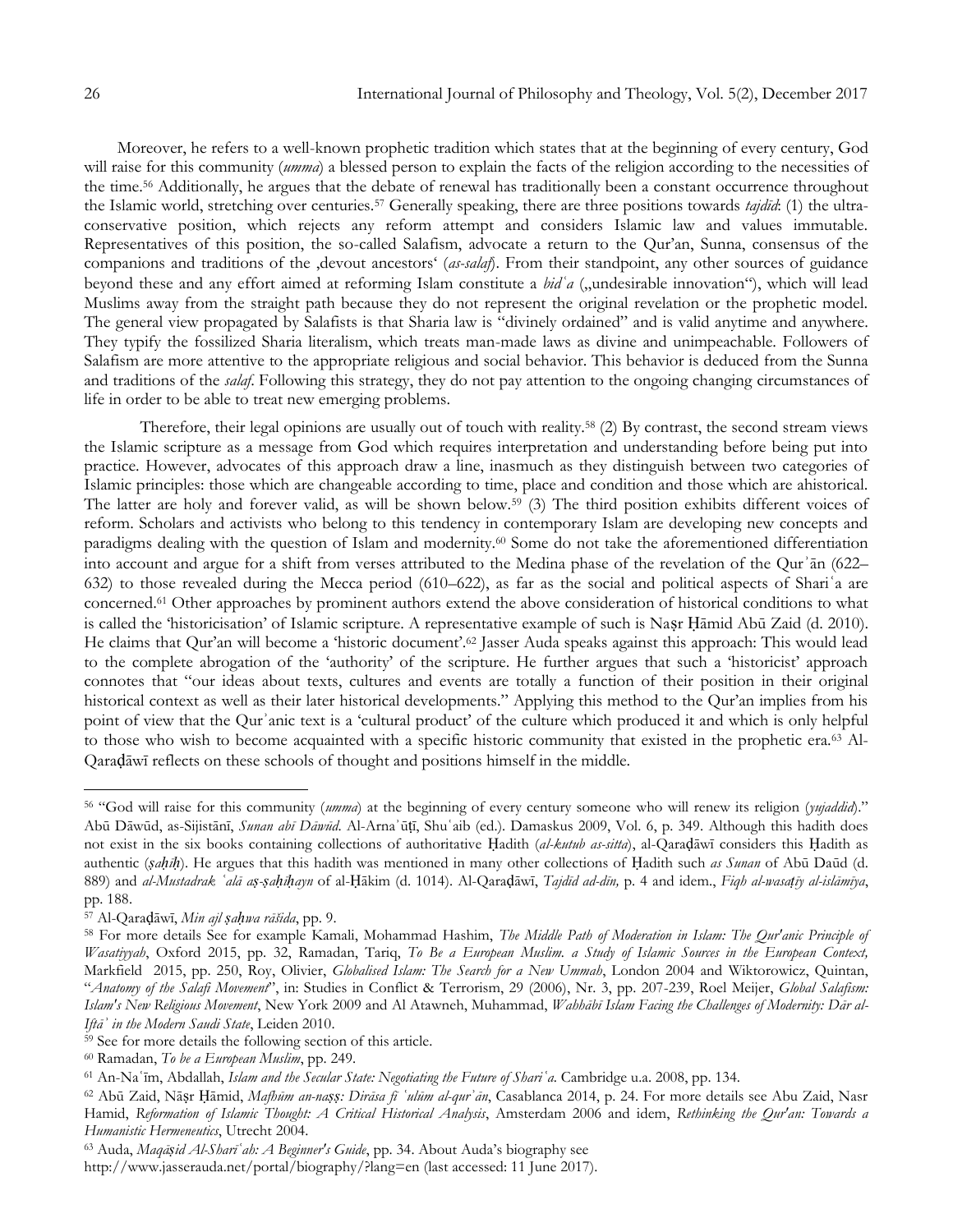He differentiates between three ideal-type positions which are engaged in the debate of *tajdīd*: secular modernists, traditionalists and a middle position between both, which is called *wasaṭīya*. These groups widely differ from one another in terms of base, structure and further composition. Al-Qaraḍāwī identifies the first group as *duʿāt al-jumūd* ("the callers of solidification"), *aʿdāʾ at-tajdīd* ("enemies of renewal") or *al-mutazammitūn* ("the strictlyminded"). According to him, their advocates consider the return to the roots of Islam in their purest form as the one and only solution to the crisis and problems of Islamic societies. They do not see a need for a new reading or reinterpretation of the divine texts in order to consider the new issues of life and the changed necessities of humanity. Moreover, they venerate the traditional heritage of convictions and Islamic legal opinions. They want to retain all of it and to practice it regardless of time, place and modern life circumstances, which are liable to undergo changes.<sup>64</sup> Al-Qaraḍāwī divides the adherents of this group in two sub-groups: "imitators of the schools of law" (*muqallidī almadhāhib*) and "literalists" (*ḥarfīyūn*). Both revere the sacred texts (Qurʾān and Sunna) and are fiercely opposed to any idea of development or renewal. The former group only relies upon the traditional opinions of law into and rejects a free, independent interpretation of the texts. The latter, literalists, are according to al-Qaraḍāwī very strict in adhering to the wording of the revelation texts and do not pay any attention neither to the higher objectives of Shariʿa (*maqāṣid ash-sharī*<sup>'</sup>*a*) nor to current living conditions.<sup>65</sup>

The second trend undertakes an absolutely free renewal (*tajdīd muṭlaq*) and builds their renewal procedure on a strict secularist ideology. Their advocates do not call for modernization, according to al-Qaraḍāwī, but for Westernization. They strive after a renewal which accepts the culture, knowledge and all values from the West, without paying attention to Islam's cultural and religious pillars. Furthermore, their program of *tajdīd* is, according to al-Qaraḍāwī, based primarily upon the abolition of the Qurʾān and the Sunna of the prophet. This trend is represented especially by educated people who have gained knowledge and methods of modern sciences and western philosophy such as Mohammad Arkoun.<sup>66</sup> Al-Qaraḍāwī labels the representatives of this genre as *al-ghulā fī t-tajdīd* ("the exaggerators of renewal") and *duʿāt at-tajdīd aw at-taḥdīth* ("Callers of renewal or modernism").<sup>67</sup> He claims that they want a free life without Islamic faith (*ʿaqīda*), laws (*sharāʾiʿ*), morals (*akhlāq*) nor virtues (*faḍāʾil*).<sup>68</sup> Regardless of the cultural, political and economic differences between the East and the West, the representatives of this *tajdīd*-school intend to import European ideas and values in order to implement them within the Arab-Islamic societies.<sup>69</sup> However, al-Qaraḍāwī does not define explicitly what he means by "the West" in this context. In an interview, he speaks precisely of the US and claims that "the US government wants us [Muslims] to reform ourselves. There is no doubt, however, that a US-envisaged reform will only serve US championed interests. Is there any doubt that reforming according to the US way would guarantee us a role in the back of the caravan to always trail behind as a nation that is weak, ignorant and fragmented?"<sup>70</sup>

Al-Qaraḍāwī bitterly criticizes both groups which have been described above. On the one hand, the modernists who blindly imitate the West and ignore all of the teachings of Islam, and on the other hand, the literalists who blindly imitate earlier Muslim scholars, ignoring the new developments that Muslims are confronted with. Even if the first group does not exclude the religion and the value structure of Islam, as the latter group does, both fail to give adequate answers to numerous contemporary issues.<sup>71</sup> Considering these deficits, al-Qaraḍāwī has claimed to position himself in the middle and calls on others to follow his understanding of the middle way, *wasaṭīya*.

<sup>64</sup> Al-Qaraḍāwī, *Min ajl ṣaḥwa rāshida*, p. 51.

<sup>65</sup> Al-Qaraḍāwī, *Dirāsa f*<sup>ī</sup> *fiqh maqāṣid*, pp. 45.

<sup>66</sup> Al-Qaraḍāwī, *ath-Thaqāfa al-ʿarabīya al-islāmīya baina al-aṣāla wa-l-muʿāṣara*, Cairo 2005, pp. 69.

<sup>67</sup> Al-Qaraḍāwī, *Bayyināt al-ḥall*, pp, 127.

<sup>68</sup> Ibid., p. 101.

<sup>69</sup> Al-Qaraḍāwī, *Min ajl ṣaḥwa rāshida*, p. 52 and idem., *Bayyināt al-ḥall*, pp. 99.

<sup>70</sup> Al-Qaraḍāwī, "*Reform according to Islam*", al-Jazeera, May 20, 2004, available at: http://www.aljazeera.com/archive/2004/05/2008410114555767536.html (last accessed: 16 March 2016). In his treatise of minorities" law (*fiqh al-aqallīyāt*), he understands *al-gharb* (the West) as follows: Eastern and Western Europe, the United States of America and Canada. See al-Qaraḍāwī, *Fī fiqh al-aqallīyāt*, pp. 17.

<sup>71</sup> Al-Qaraḍāwī, *Taǧdīd ad-dīn*, pp. 25 and idem, *Min ajl ṣaḥwa rāshida*, pp. 45.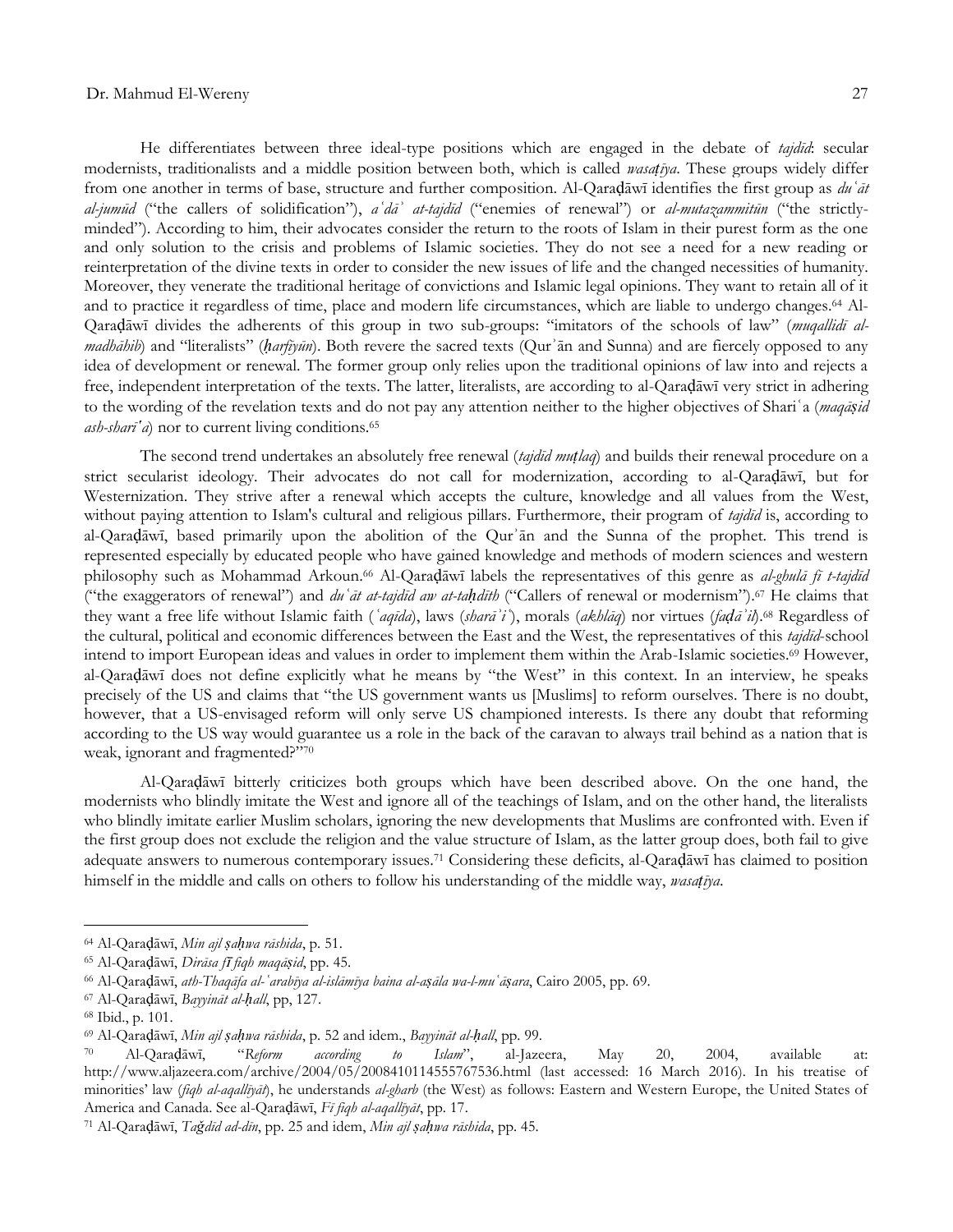Following this concept, he seeks a contemporary renewal, which balances between modernity including its emerging new questions, on the one hand, and the universal validity of the Shari<sup>s</sup> a and its teachings by preserving its unchangeable elements, on the other hand. He strives after a middle way between the retrograde literalists and the fanatical devotees of the rigid adherence to the past on the one side, and the blind worshippers of the new teaching coming from the West on the other side.<sup>72</sup>

## **3. Al-Qaraḍāwī's Concept of Tajdīd**

Al-Qaraḍāwī"s desire for *tajdīd* is a reaction to both sides. He pleads for a compromise which consists in considering Qurʾān, Sunna and the inherited Islamic traditions besides being attentive to life changes and the development of various disciplines.<sup>73</sup> For this purpose, he appeals to Islamic scholars to release themselves from blind following of antecedent authorities and their imitation. Furthermore, they should reinterpret the divine texts in the light of *maqāṣid ash-sharīʿa* and the new context of life. Only this way is, according to al-Qaraḍāwī, the authentic and right path to relieve the life of Muslims today. This procedure was – in his opinion – the practice of the prophet as well as the "pious predecessors" (*as-salaf aṣ-ṣāliḥ*). In this regard, he remarks: "[T]his recourse should not cause anxiety, as some people fear. It is in reality a return to facilitation, not to the difficulty, to the joyful proclamation (*tabshīr*) and not to the deterrence (*tanfīr*) […]."<sup>74</sup> This postulation should not be understood as a return to the forms and the life style of the *salaf*. Rather, it means the adoption of their method of dealing with the *naṣṣ*:

"Their method means – as it can be seen from their circumstances, words and actions – the concentration on the essence of the religion, not on its form, on the objectives of the Shari'a, not on its letters, on the spirit of the acts not on their materiality, and the preference of the relief before the complication […]. Following the method of the *salaf* does not mean at all that we have to sit on the floor as they sat and that we eat as they ate […]. The compliance of the method of the *salaf* commits us to undertake endeavor (*najtahid*), as they did at their time, that we think with our mind about our life, as they did with their mind about their life. We should take our time, our milieu, our habits and our circumstances into account, when we give fatwas, judgments, make research, or even when we act with ourselves or with the other, as they [*salaf*] did […]."<sup>75</sup>

Although al-Qaraḍāwī is appealing to return to the method of the *salaf* he underlines at the same time that the bequeathed heritage of Islamic legal and theological opinions should be considered within this procedure. To renew *dīn* does not mean that Muslims must deny their legal heritage. Taking the requirements and questions of modernity into account is not equivalent to giving up all material and intellectual traditions of the former *salaf*. In his view, "the true renewal is such, which is building up based on the principles of Islam, remains with its roots in connection, inspires from its [intellectual] heritage (*turāth*) and, at the same time, it welcomes everything new as long as it is usable [...]"76 Therefore, for him, Muslims must have a broad picture of the knowledge of earlier generations and their traditions. They should take special note of the ideas and legal methods of the *salaf*. So, they will be able to know how this traditional knowledge can be applied to their problems today and how it can be used to achieve the goals of the Sharīʿa:<sup>77</sup> "We can only reform the tools and strategies we use to achieve our objectives, but the objectives themselves must not be reformed."<sup>78</sup> The heritage of Islam, which he describes at this point as Islamic-Arabic, does not only comprise legal and theological sciences such as the law methodology of ash-Shāfiʿī, the theology of al-Ashʿarī, the Qurʾān interpretation of aṭ-Ṭabarī or the hadith traditions of al-Bukhārī and Muslim etc. But, it is offering also more richness and variety. It includes a whole range of other areas such as the medicine of Ibn Sīnā (d. 1037), the optics of Ibn al-Haytham (d. 1040), the arithmetic of al-Bīrūnī (d. 1048), the philosophy of Ibn Rushd (d. 1198), the mysticism of al-Ghazālī, the asceticism of al-ʿAtāhīya (d. 825), the calligraphy of Ibn Muqla (d. 940) and the tunes of al-Mawṣlī (d. 867).<sup>79</sup> In this context, al-Qaraḍāwī remarks that not all bequeathed heritage is usable and of equal value.

<sup>72</sup> Al-Qaraḍāwī, *Min ajl ṣaḥwa rāshida*, p. 52.

<sup>73</sup> Al-Qaraḍāwī, *Tajdīd ad-dīn*, p. 25.

<sup>74</sup> Al-Qaraḍāwī, *Min ajl ṣaḥwa rāshida*, p. 30 and idem., *Fiqh al-wasaṭīya al-islāmīya*, p. 198.

<sup>75</sup> Al-Qaraḍāwī, *ath-Thaqāfa al-ʿarabīya*, pp. 58.

<sup>76</sup> Al-Qaraḍāwī, *Fiqh al-wasaṭīy al-islāmīya*, p. 185.

<sup>77</sup> Al-Qaraḍāwī, *Madkhal*, pp. 240.

<sup>78</sup> Al-Qaraḍāwī, "*Reform according to Islam*", al-Jazeera, May 20, 2004,

http://www.aljazeera.com/archive/2004/05/2008410114555767536.html ((last accessed: 16 March 2016).

<sup>79</sup> Al-Qaraḍāwī, *Thaqāfatunā baina al-infitāḥ wa-l-inghilāq*, Cairo 2000, pp. 21.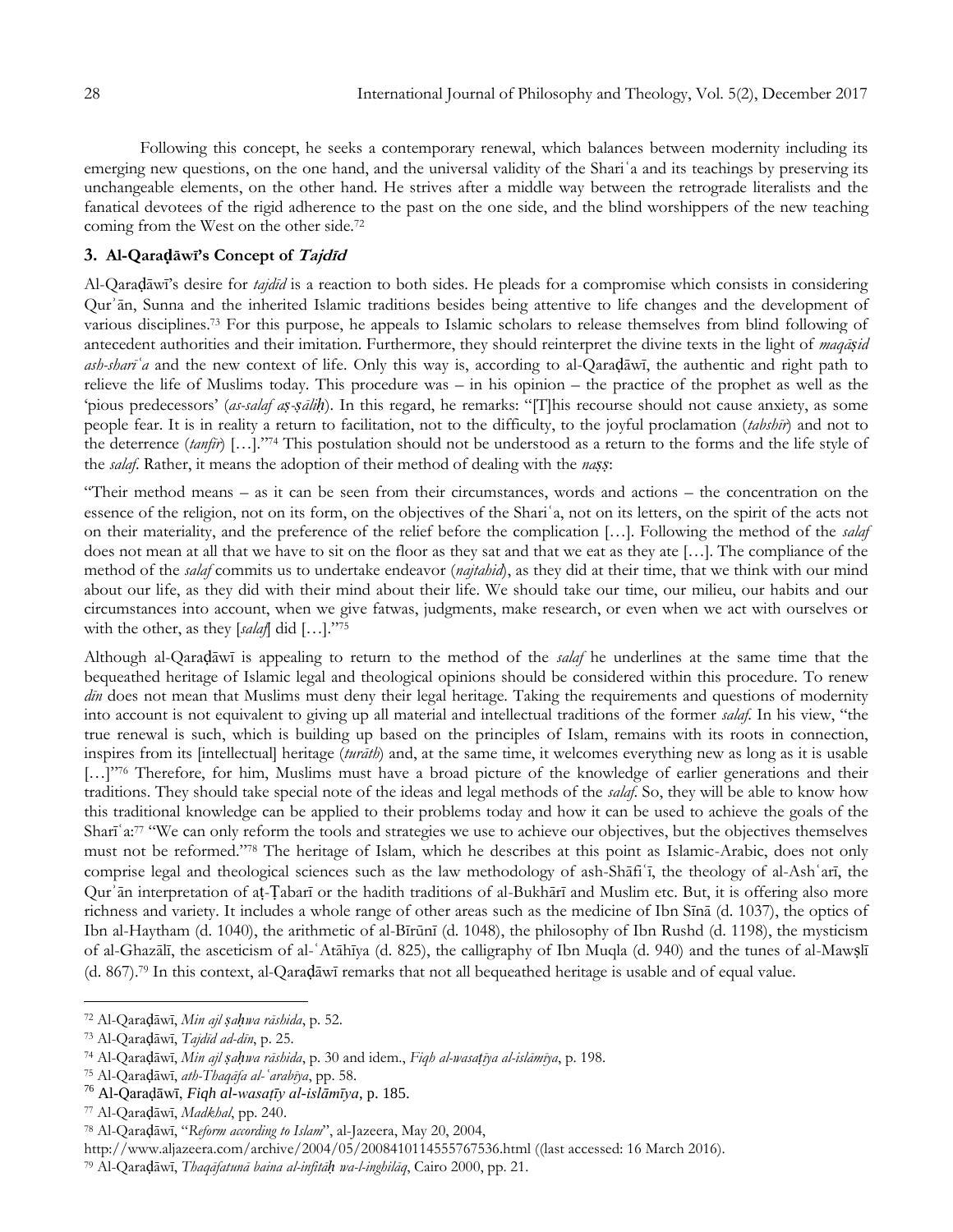Some could have been time-bound and, therefore, they are no longer suitable for present life. Others could be outdated due to the new circumstances of modernity. He argues that large authorities like al-Ghazālī and Ibn Taimīya could also have been wrong in one case or the other.<sup>80</sup> Consequently, he calls urgently for the "right understanding" (*al-fahm aṣ-ṣaḥīḥ*) of this heritage. Criticizing all of the Islamic culture and heritage at the outset or having a negative attitude towards it can only be, in al-Qaraḍāwī"s opinion, the result of ignorance. With the support of the reason (*ʿaql*), – at this point he calls it "the scale" (*al-mīzān*) – Muslims should take advantage of this heritage. To assess the standard of this procedure and the received heritage, he adduces a number of factors from the Qurʾān and the Sunna.<sup>81</sup>

Accordingly, al-Qaraḍāwī is seeking a method of renewal which takes all that is profitable from the past and welcomes anything new from the present provided that it is in accordance with the rules of the Our'an and the Sunna. His aspired renewal must be consistent with the conditions of modern life and with Islamic principles. Therefore, his appeal of renewal is much more about the change of method and about the understanding of religion and its sources. A new methodology of interpretation of the divine texts offers new perspectives of understanding which helps to face the challenges of the present age and enables the application of Sharīʿa law.<sup>82</sup> This method must be based upon the texts of revelation, must consider *maqāṣid ash-sharīʿa,* the traditional heritage, as a guide and must keep aloof from the abovementioned extreme literalist or secular modernists. Moreover, it should take into account the basic principles of Islam such as universality (*shumūl*), equilibrium (*iʿtidāl*) and facilitation (*taisīr*) and balance between time-related changeable regulations and time-independent, immutable regulations of Islam.<sup>83</sup> In this regard, he writes:

"Renewal does not mean at all that we have to bring a new revised version of Islam or to add changes in it according to the mood of the people, so that the Islam will be like a flexible dough which can be shaped at the discretion and inclination of the ruler on the one hand and of the people on the other […]. Moreover, [Renewal means] that we understand the religion in the shadow of the divine texts and in the shadow of the general objectives of the Shariʿa."<sup>84</sup>

This understanding requires learned and competent scholars to practice *ijtihād.* It is of fundamental importance for contemporary jurists to practice a new form of *ijtihād*, based upon the divine texts, *maqāṣid ash-sharīʿa,*  and the traditional heritage. They must not think with the heads of the *salaf*, because today"s problems and needs are different from theirs. The *salafs* and leaders of the schools of law often changed their personal opinions even within their lifetime. In this context, al-Qaraḍāwī points out the necessity to maintain the limits of what is renewable and what is not. He primarily distinguishes between three different categories of the teachings of Islam: "firm foundations" (*thawābit*), "variable" regulations (*mutaġayyirāt*) and the "free zone" (*al-minṭaqa al-ḥurra*):<sup>85</sup>

(1) The first category includes a series of doctrinal foundations and legal rules which are immutable. According to al-Qaraḍāwī, these do not hinge upon a local or temporal context. This category comprises provisions of "Islamic doctrine" (*ʿaqīda*), "worship" (*ʿibādāt*) and "moral obligations and prohibitions" (*akhlāq*).<sup>86</sup> Al-Qaraḍāwī adds to this category of unchangeable basic principles other elementary rules and considers them as unmodifiable and eternally valid as well. These rules encompass criminal law (*ḥudūd*), inheritance questions between men and women, and family law.<sup>87</sup> All of these listed genres constitute the principles of Islam which are fixed and unchangeable under whatever circumstances.<sup>88</sup> Principles based upon clear and definitive evidence constitute the "backbone of the dogmatic, intellectual and practical unity of the (Islamic) Community (*umma*)."<sup>89</sup>

<sup>80</sup> Al-Qaraḍāwī, *Bayyināt al-ḥall al-islāmī*, pp. 113-115.

<sup>81</sup> Al-Qaraḍāwī, *Min ajl ṣaḥwa*, pp. 30 and idem., *Thaqāfatunā*, p. 28.

<sup>82</sup> Al-Qaraḍāwī, *Tajdīd ad-dīn,* p. 25 and idem., *Fiqh al-wasaṭīy al-islāmīya*, p. 199.

<sup>83</sup> Al-Qaraḍāwī, *Fiqh al-wasaṭīy al-islāmīya*, pp. 199.

<sup>84</sup> Al-Qaraḍāwī, *Tajdīd ad-dīn,* pp. 23.

<sup>85</sup> Ibid., p. 26.

<sup>86</sup> See for more details El-Wereny*, Islamic Law*, pp. 8.

<sup>87</sup> Al-Qaraḍāwī, *Min ajl ṣaḥwa rāshida*, pp. 44.

<sup>88</sup> Al-Qaraḍāwī, *Tajdīd ad-dīn,* p. 26 and idem., *Min ajl ṣaḥwa rāshida*, p. 28.

<sup>89</sup> "*ʿImād al-waḥda al-iʿtiqādīya wa-l-fikrīya wa-l-ʿamalīya li-l-umma."* Al-Qaraḍāwī, *al-Ijtihād*, p. 91.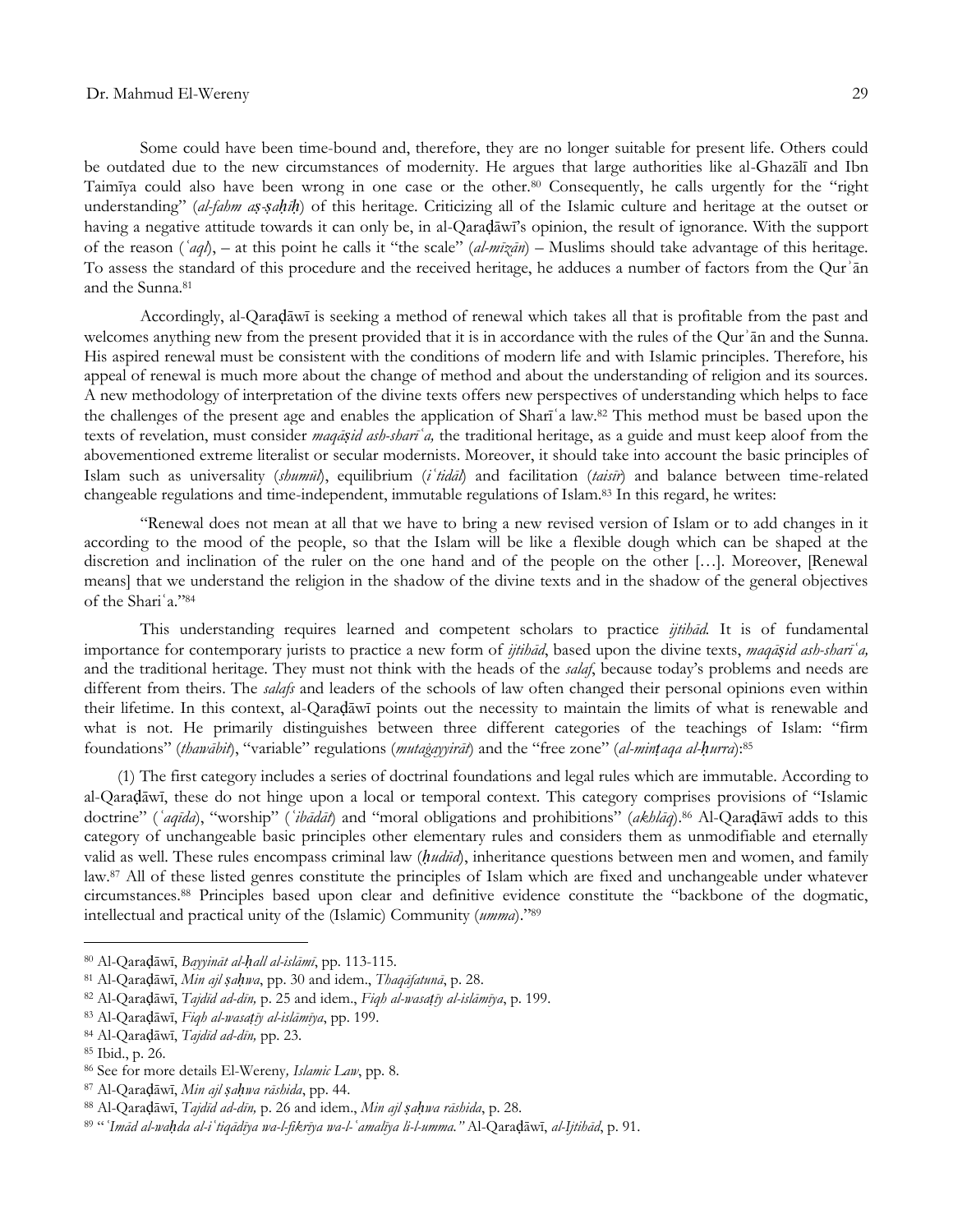(2) The second category includes, in contrast to the one mentioned above, variable provisions which are interpretable depending on the context, i. e. they allow for changing living conditions. Al-Qaraḍāwī identifies this area as *ẓannīyāt.* He argues that their Qurʾanic or prophetic references are presumptive (*ẓannī*) in terms of authenticity (*thubūt*) and/or meaning (*dalāla*). They can be reinterpreted according to changes in time and place. <sup>90</sup> The interpretation and exploration of these pieces of evidence on the basis of *ijtihād* is supposed to be the task of the professional religious scholars*.* It is their duty to deduce from these references adequate solutions in compliance with the contemporary life circumstances.<sup>91</sup> Even if al-Qarad<del>awi</del> is propagating a new reading of this kind of texts, he underlines the inviolability of the *qaṭʿīyāt* zone. Nevertheless, it remains in the dark who has set this boundaries and what criteria have been used.<sup>92</sup> It should be noted at this point that this differentiation between *thawābit* and *mutaghaiyyrāt* has already been performed by other scholars such as aBū ḤĀmid al-Ghazālī (d. 1111), Ibn Qaiyim al-Jauzīya (d. 1350) and Abū Isḥāq ash-Shāṭibī (d. 1388). They differentiate between two categories of Sharīʿa norms: These which are immutable and eternally valid and those which are flexible and interpretable depending on location and time.<sup>93</sup> Accordingly, al-Qaraḍāwī consciously or unconsciously transfers the concept of medieval scholarship and presents it in today"s world as valid without paying attention to the fact that times have changed.

(3) The third category of renewable teachings of Islam includes questions whose lawfulness or unlawfulness cannot be proved by Islamic sources. Al-Qaraḍāwī calls this area the "free zone" (*minṭaqa ḥurra*) or "the zone of mercy" (*minṭaqat al-ʿafw*). It comprises, as the *ẓannīyāt* field, cases whose interpretations are dependent on the time or the place. For such cases God had left the finding of appropriate solutions to the human mind, so that the competent scholars could deliver adequate judgments according to the permanent changes of life. According to al-Qaraḍāwī, God consciously left this zone opened in favor of mercy and indulgence of the human beings. Thereby, he refers to the following sayings of the prophet: "God has drawn borders, so do not exceed it, and He has prescribed certain rules, so do not neglect it, and He has forbidden things, so do not commit it, and He remained silent about certain things out of His mercy not from forgetfulness, so do not look for it."<sup>94</sup> Muḥammad shall also have said: "What God has allowed in His book that is allowed, what He has forbidden that is prohibited and what He has kept silent, that is a grace."<sup>95</sup> In quest of answers to questions related to this field al-Qaraḍāwī lists a number of methodological tools with which to find legal opinions, such as analogy (*qiyās*), legal preference (*istiḥsān*), common good (*maṣlaḥa*) and customary law (*ʿurf*).<sup>96</sup>

Al-Qaraḍāwī"s approach of *tajdīd ad-dīn* does not only relate to Islamic religious issues (*al-ʿulūm ash-sharʿīya*). Renewal for him should simply cover all areas of life; spiritual, scientific and technical.<sup>97</sup> Indeed, he claims that Islam embraces scientific progress and research, for throughout Islamic history there has been no evidence of conflict between Islam and science. Therefore, he accepts to adopt the developments and achievements of different disciplines which originate from the West.<sup>98</sup> The West, in this case, offers a lot of advantages for the wellbeing of humanity as a whole.

<sup>90</sup> Ibid., p. 108 and El-Wereny, *Islamic Law*, p. 9.

<sup>91</sup> Al-Qaraḍāwī, *Tajdīd ad-dīn,* pp. 26, and idem., *Sharīʿat al-islām ṣāliḥa*, pp. 111.

<sup>92</sup> Al-Qaraḍāwī, *al-Ijtihād*, p. 98 und idem., *Sharīʿat al-islām*, p. 107.

<sup>93</sup> Al-Ġazālī, Abū Ḥāmid, *al-Mustaṣfā min ʿilm al-uṣūl.* Ḥāfiẓ, Zuhair (ed.), Medina 1413/1992, Vol. 4, pp. 18. and 30-34, Ibn Qaiyim al-Jauzīya, *Ighāthat al-lahfān fī maṣāʾid ash-shaiṭān*. Shams, Muḥammad ʿAzīz (ed.), Jidda 1432/2011*,* Vol. 1, pp. 570. For more details see El-Wereny, Mahmud, "Scharianormen im Wandel: Zum Konzept der Fatwa-Wandelbarkeit zwischen Tradition und Moderne", in: Elliesie, Hatem/ Scholz, Peter u.a. (Hrsg.), Zeitschrift für Recht und Islam (ZRI), 2017 (forthcoming).

<sup>94</sup> Al-Qaraḍāwī, *Tajdīd ad-dīn,* p. 26f. and idem, *Madkhal*, p. 152f.

<sup>95</sup> Al-Qaraḍāwī, *Madkhal*, p. 152f.

<sup>96</sup> Ibid., pp. 153. See for mor details Kamali, *Principle*, passim, Khadduri, M., "*Maṣlaḥa*", in: P. Bearman, Th. Bianquis u.a.: Encyclopaedia of Islam, 2nd Edition, Vol., VI, p. 739, Paret, R., "*Istiḥsān and Istiṣlāḥ*", in P. Bearman, Th. Bianquis: Encyclopaedia of Islam, 2nd Edition, Vol. V, p. 253. und Libson, G. and Stewart, F.H.: "*ʿUrf*", in: P. Bearman, Th. Bianquis: Encyclopaedia of Islam, 2nd Edition, Vol. X, p. 888.

<sup>97</sup> Al-Qaraḍāwī, *Min ajl ṣaḥwa rāshida*, pp. 32-35.

<sup>98</sup> Al-Qaraḍāwī, *ath-Thaqāfa al-ʿarabīya al-islāmīya*, pp. 89-93.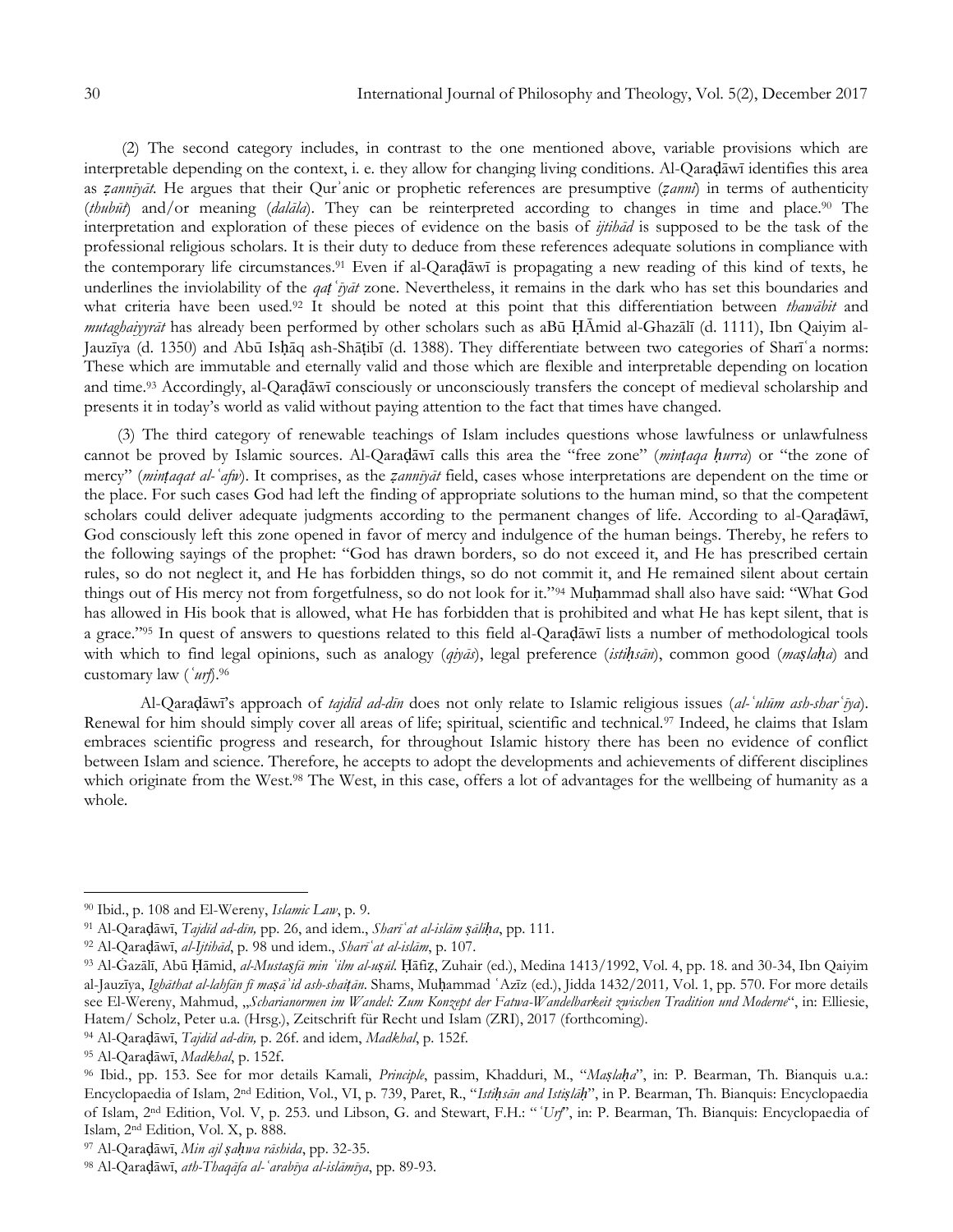Furthermore, it has nowadays a strong influence on the Islamic world in terms of military, political and economical strength.<sup>99</sup> Even if it is obvious here that al-Qaraḍāwī is open to ideas from the West, one ought not to be mistaken into thinking that he accepts everything coming from it. He insists that Islamic societies should not adopt everything useful in the name of renewal and modernity. The prerequisite to adopting new issues in general and from the West in particular remains fidelity to the teachings of Islam. Al-Qaraḍāwī concludes, a renewal in any form, which comes from other cultures, but bears the danger of Muslims losing their identity and culture, should not be accepted. Under no circumstances should Muslims be steered towards or be dependent on other cultures.<sup>100</sup>

Since the acceptance of achievements and renewals from the West can only take place within an Islamic framework, al-Qaraḍāwī assigns the Muslim scholars a special role within the renewal process. They are those who guide the community to the right path and call upon them to follow the divine commandments. The responsibility to lead the renewal process by using their knowledge and skills belongs to them. Only they are able to provide the community with wisdom on the way of God.<sup>101</sup> In this regard, he notes that the Islamic universities and academic institutions play an important part as well. They have to develop their curricula and learning materials, in order to educate highly qualified scholars in the different fields of research and to enable them to perform the religious renewal.<sup>102</sup> Over and above, he claims that it is not a specific person or a scholar who should implement the process of renewal alone. The term "whoever" (*man*) in the above mentioned hadith could refer to many people appearing in different places at once. Each Muslim may be active in his own field, whether it is theoretical or practical. Nothing speaks against the idea of a group or several groups of scholars working together on behalf of Islam and assuming the responsibility for the renewal.<sup>103</sup> He writes: "[…] We all shall participate in the movement of renewal, because it is not going to take place by only one person, but by a mobile group to which each one can contribute […]."<sup>104</sup> If the opinion is right that only one person is going to perform the renewal, then Muslims would have to wait passively for a savior to appear, al-Qaraḍāwī argues.<sup>105</sup>

### **4. Conclusion**

The essential character of al-Qaraḍāwī"s thought is his vision of an Islamic community in which Muslims can live according to Shariʿa rulings regardless of time and place. Since he argues that Shariʿa regulations have universal validity, he considers its renewal as an inevitable issue in order to face the new challenges of modern times. His approach of renewal is aimed at establishing a connection between the *ṣaḥwa* movement and renewal. In his point of view, *ḥarakat ṣaḥwa al-islāmīya* is the one which will realize the Islamic solution. He looks at this movement as the only way to overcome the crisis of the Islamic world.

Al-Qaraḍāwī"s main objective behind the renewal is to present Islam as a religion compatible with modernity and Islamic law; as an applicable system beyond political and geographical boundaries. Hence, his effort of *tajdīd* does not only relate to Islamic religious issues, but it includes all spiritual, scientific and technical areas. In this perspective, he welcomes the adoption of material and intellectual values and accomplishments from the West, on condition that they not run counter to the basic principles of Islam. Thus, his intended renewal should be able to deal with new issues and offer appropriate answers in accordance with Shariʿa.

In his understanding of *tajdīd*, there are two groups dealing with this issue: (1) a secular position, which wants to change all teachings of Islam and adopt everything from the West irrespective of the basic teachings and values of Islam and (2) a conservative position, which declines any kind of renewal attempt and adheres precisely to the reference texts, interpret them literally and follow blindly the opinions and the traditions of previous generations, ignoring contemporary living conditions.

<sup>99</sup> Al-Qaraḍāwī, *Thaqāfatunā baina al-infitāḥ*, pp. 30.

<sup>100</sup> Al-Qaraḍāwī, *Min ajl ṣaḥwa rāshida*, p. 56.

<sup>101</sup> Ibid., pp. 32.

<sup>102</sup> Al-Qaraḍāwī, *Fiqh al-wasaṭīy al-islāmīya*, p. 202.

<sup>103</sup> Al-Qaraḍāwī, *Tajdīd ad-dīn,* pp. 12-18.

<sup>104</sup> Ibid., p. 15.

<sup>105</sup> Al-Qaraḍāwī, *Fiqh al-wasaṭīy al-islāmīya*, p. 193.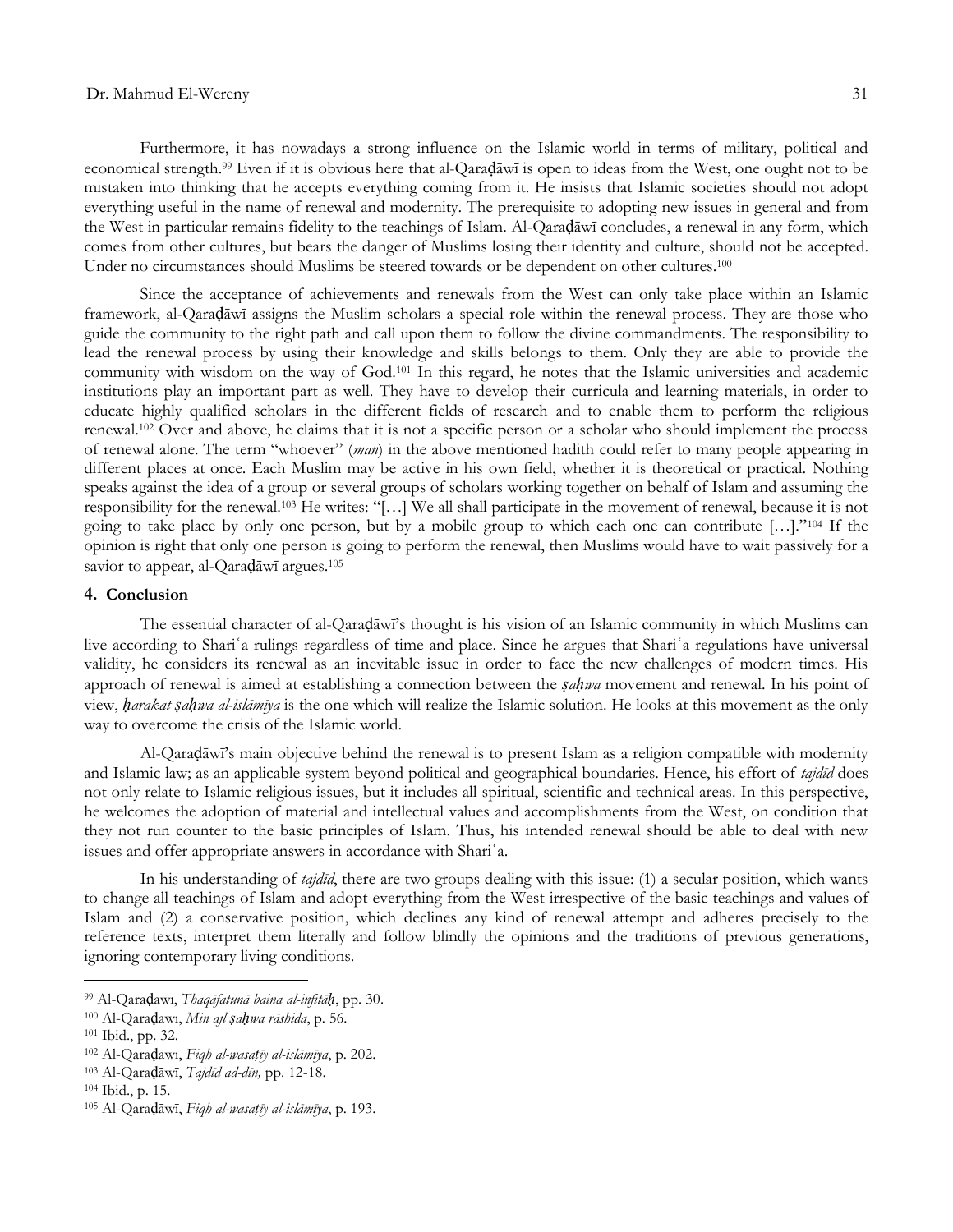As a scholar of *wasaṭīya*, al-Qaraḍāwī takes a position in between; he advocates a renewal which accepts new issues emerging from modern life and takes the teachings and values of Islam into account, considering all Islamic principles and regulations. Therefore, *tajdīd ad-dīn*, for which he strives, does not entail a change in the sources and principles of Islam, but only in the way the religion is understood and lived according to the circumstances of life. A new reading and understanding of the divine sources by competent scholars and thinkers helps to find solutions to problems with which Muslims are faced today. Within this process, the reference texts of the Qurʾān and the Sunna play a vital role in evaluating all new issues as well. These sources are, for al-Qaraḍāwī, the assessment scale which decides about acceptance or rejection of new matters. His model in this respect is the *salaf aṣ-ṣāliḥ*. The recourse to the *salaf* does not mean a blind transfer of their statements or traditions. Rather, it implies a contemporary interpretation of the Islamic sources as the *salaf* proceeded according to their time. As a framework of this process, he postulates the objectives of the Shariʿa (*maqāṣid ash-sharīʿa*), the common good (*maṣlaḥat al-khalq*) and facilitation (*taysīr*).

While al-Qaraḍāwī seeks to offer a modern concept of renewal and calls for a new reading of the Islamic sources, he draws a clear line between changeable (*mutaghaiyrāt*) and constant (*thawābit*) provisions of Shariʿa. Referring to the first category – the so-called *al-minṭaqa al-maftūḥa* ("opened zone") and *minṭaqat al-ʿafw* ("the zone of mercy") – he endeavors to show the flexibility and adaptability of the Sharīʿa, because this era includes issues which are interpretable and *ijtihād*-accessible in compliance with time or local conditions. The second field, however, encompasses a specific number of principles and provisions of the Islamic religion which remain from his point of view immutable and *ijtihād*-inaccessible regardless of time and place. Hence, his dealing with various questions which belong in his view to the latter category such as the *ḥudūd* penalties and inheritance between men and women are contrary to the values of modernity and are incompatible with the current age. Against this background, al-Qaraḍāwī"s image as a renewer of Islam who tries to reconcile Islam with modernity, as he is perceived by his fans, remains utterly questionable, especially when comparing his concept of *tajdīd* with the concepts of other authors such as Naʿim and Abū Zaid. However, when compared with the views of the so-called Salafists, his approach appears to be one step ahead. For one thing, he strives for a certain dynamic interpretation of the sources of the text; for another thing, he remains ultimately eclectic and largely conservative.

## **References**

Abu Zaid, Nasr Hamid, *Rethinking the Qur'an: Towards a Humanistic Hermeneutics*, Utrecht 2004.

\_\_\_\_\_\_\_, *Reformation of Islamic Thought: A Critical Historical Analysis*, Amsterdam 2006.

\_\_\_\_\_\_\_, *Mafhūm an-naṣṣ: Dirāsa fī ʿulūm al-qurʾān*, Casablanca 2014.

Al Atawneh, Muhammad, *Wahhābī Islam Facing the Challenges of Modernity: Dār al-Iftāʾ in the Modern Saudi State*, Leiden 2010.

Al-Ġazālī, Abū Ḥāmid, *al-Mustaṣfā min ʿilm al-uṣūl.* Ḥāfiẓ, Zuhair (ed.), Medina 1413/1992, Vol. 4.

al-Ḫūlī, Amīn, *al-Mujaddidūn fī al-islām*, Cairo 2001.

Al-Qaraḍāwī, *Aulawīyāt al-ḥaraka al-islāmīya fī l-marḥala al-qādima*, Cairo1990.

\_\_\_\_\_\_\_\_, *Madkhal li-dirāsat ash-sharīʿa al-islāmīya*, Cairo 1993.

\_\_\_\_\_\_\_\_, *aṣ-Ṣaḥwa al-islāmīya wa-humūm al-waṭan al-ʿarabī wa-l-islāmī*, Cairo 1997.

\_\_\_\_\_\_\_\_, *al-Fiqh al-islāmī baina al-aṣāla wa-t-tajdīd*, Cairo 1999.

- \_\_\_\_\_\_\_, *Thaqāfatunā baina al-infitāḥ wa-l-inghilāq*, Cairo 2000.
- \_\_\_\_\_\_\_, *al-Marğaʿīya al-ʿulīya fī al-islām li-l-qurʾān wa-s-sunna*, Cairo 2001.

\_\_\_\_\_\_\_\_, *Fī fiqh al-aqallīyāt al-muslima. Ḥayāt al-muslimīn wasaṭ al-mujtamaʿāt al-ukhrā*, Cairo 2001.

- \_\_\_\_\_\_\_\_, *Min ajl ṣaḥwa rāshida* tujaddid ad-dīn wa-tanhaḍ bi-d-dunīya, Cairo 2001.
- \_\_\_\_\_\_\_\_, *aṣ-Ṣaḥwa al-islāmīya baina l-jumūd wa-t-taṭarruf*. Cairo 2001. [Translation: *Islamic Awakening between Rejection and Extremism*, Herndon Virginia: International Institute of Islamic Thought 1987].

\_\_\_\_\_\_\_, *Min ajl ṣaḥwa rāshida* tujaddid ad- dīn wa-tanhaḍ bi-d-dunīya, Cairo 2001.

\_\_\_\_\_\_\_, *Bayyināt al-ḥall al-islāmī wa shubuhāt al-ʿalmānīyīn wa-l-mutagharribīn*, Cairo 2003.

\_\_\_\_\_\_\_\_, *Ḫiṭābunā l-islāmī fī ʿaṣr al-ʿaulama*, Cairo 2004.

\_\_\_\_\_\_\_\_, *ath-Thaqāfa al-ʿarabīya al-islāmīya baina al-aṣāla wa-l-muʿāṣara*, Cairo 2005.

, Dirāsa fī fiqh maqāşid aš-šarī'a. Baina al-maqāşid al-kullīya wa-n-nuşūş al-juz'īya, Cairo <sup>1</sup>2006.

\_\_\_\_\_\_\_\_, *Wājibunā naḥwa al-qurʾān al-karīm*, Cairo 2009.

\_\_\_\_\_\_\_\_, *Sharīʿat al-islām ṣāliḥa li-t-taṭbīq fī kull zamān wa-makān,* Cairo 1997.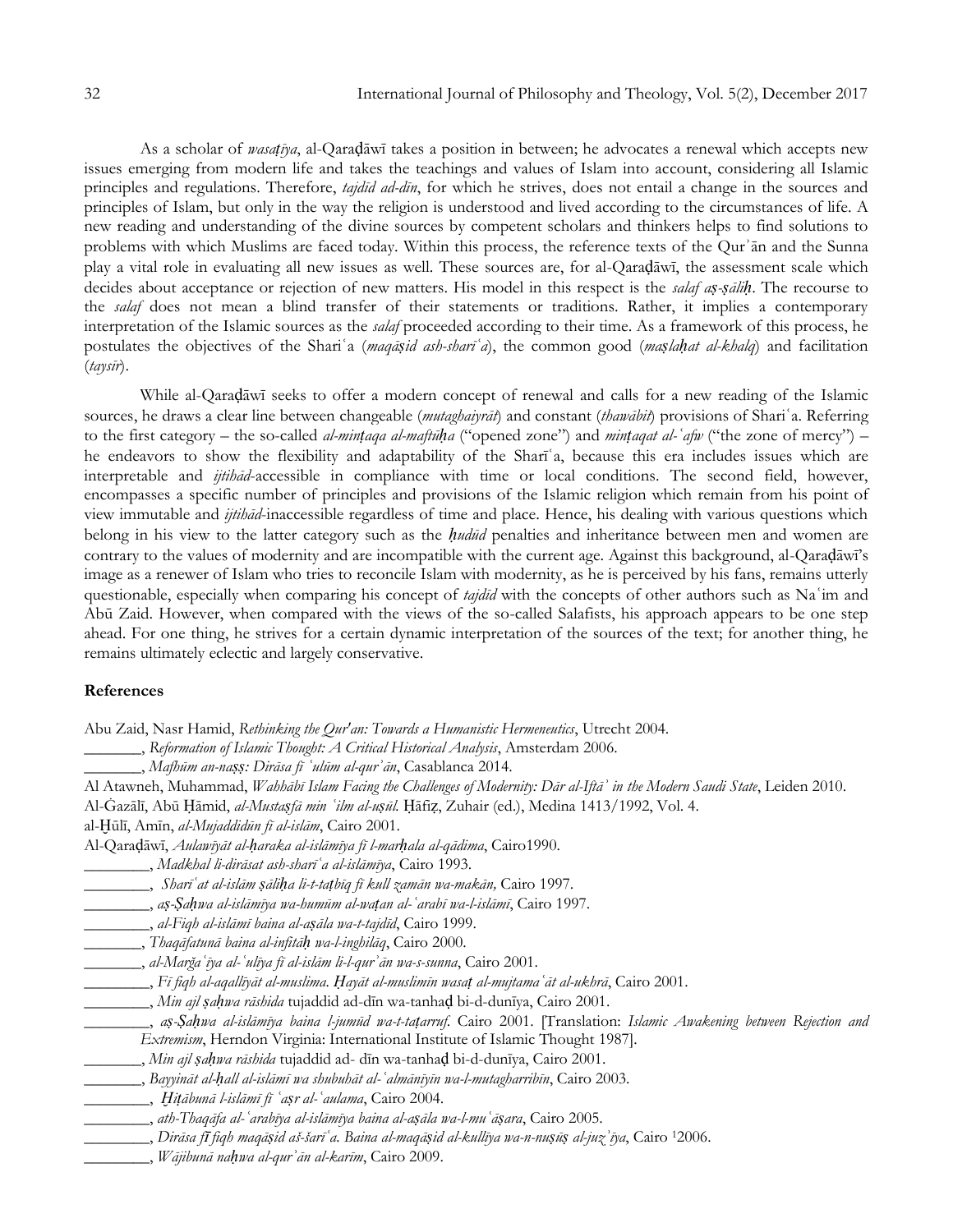\_\_\_\_\_\_\_\_, *Fiqh al-wasaṭīya al-islāmīya wa-t-tajdīd. Maʿālim wa-manārāt*, Cairo 2010.

\_\_\_\_\_\_\_\_, *Fiqh al-wasaṭīya al-islāmīya*, Cairo 2010.

\_\_\_\_\_\_\_\_, *Aulawīyāt al-ʿamal al-islāmī fī ḏill al-mutaghaiyirāt ad-daulīya ar-rāhina*, Cairo 2011.

, al-Ijtihād fī ash-sharī 'a al-islāmīy ma 'a nazarāt tahlīlīya fī al-ijtihād al-mu 'āsir, Kuwait 2011.

\_\_\_\_\_\_\_, *Tajdīd ad-dīn al-ladhī nanshiduh*, Cairo 2011.

\_\_\_\_\_\_\_/ʿUthmān, ʿUthmān, "*al-Auḍāʿ fī miṣr wa-sūriyā*" (21.07.2013), available at:

http://www.aljazeera.net/programsarchive?resourcesId=eccbb426-19b6-46a9-abcf-155819fb2912&year=2013 (last accessed: 18 April 2015).

\_\_\_\_\_\_\_, "*Reform according to Islam*", al-Jazeera, May 20, 2004, available at:

http://www.aljazeera.com/archive/2004/05/2008410114555767536.html (last accessed: 16 March 2016).

Al-ʿUdainī, Aḥmad b. Muḥammad b. Manṣūr, *Rafʿ al-lithām ʿan mukhālafat al-Qaraḍāwī li-sharīʿat al-islām*, Sanaa 2001.

An-Naʿīm, Abdallah, *Islam and the Secular State: Negotiating the Future of Shariʿa*. Cambridge u.a. 2008.

As-Saiyid, Usāma, *al-Qaraḍāwī fī l-ʿarāʾ*, Beirut 2002.

Aṣ-Ṣaʿīdī, ʿAbd El-Mutaʿāl, *al-Mujaddidūn fī al-islām min al-qarn al-aūl ilā ar-rābiʿ ʿashar*, Cairo 2006.

At-Tarkāwī, Ibrāhīm Ḥasan, *Juhūd at-tajdīd ad-dīnī ʿinda sh-Shaikh Yūsuf al-Qaraḍāwī. Dirāsa taḥlīlīya muqārina*, Cairo 2006 (unpublished Master thesis at Dār al-ʿUlūm University).

Auda, Jasser, *Maqāṣid al-Sharīʿa as Philosophy of Islamic Law*, London 1428/2007. \_\_\_\_\_\_\_\_, *Maqāṣid Al-Sharīʿah: A Beginner's Guide*, London 1429/2008.

- Caeiro, Alexandre/al-Saify, Mahmoud, "*Qaraḍāwī in Europe, Europe in Qaraḍāwī? The Global Mufti"s European Politics*", in: Gräf, Bettina/Skovgaard-Petersen, Jakob (eds.), *Global Mufti. The Phenomenon of Yūsuf al-Qaraḍāwī*, London 2009, pp. 109- 148.
	- \_\_\_\_\_\_\_\_, "*The making of the fatwa The production of Islamic legal expertise in Europe*", in: *Archives de sciences sociales des religions* (155), (Sept. 2011), pp. 81-100.
- El-Wereny, Mahmud, *Mit Tradition in die Moderne: Yūsuf al-Qaraḍāwīs Methodologie der Fiqh-Erneuerung in Theorie und Praxis*, Köln 2016.

\_\_\_\_\_\_\_, "*"Islamic Law between Originality and Renewal": Yūsuf al-Qaraḍāwī"s Theory of the Renewal of Islamic Law*", in: Journal of Islamic Studies and Culture (JISC), Vol. 4 No. 2, 2016, pp.1-12.

\_\_\_\_\_\_\_\_, "*The Objectives of Sharia between Tradition and Modernity – A Comparative Study*", in: Journal of Islamic Studies and Culture (JISC), Vol. 5 No. 1, 2017 (forthcoming).

\_\_\_\_\_\_\_, "*Scharianormen im Wandel: Zum Konzept der Fatwa-Wandelbarkeit zwischen Tradition und Moderne*", in: Elliesie, Hatem/ Scholz, Peter u.a. (Hrsg.), Zeitschrift für Recht und Islam (ZRI), 2017 (forthcoming).

Esposito, John L. (ed.), *Voices of Resurgent Islam*, Oxford 1983.

Galal, Ehab, "Yūsuf al-Qaradāwī and the New Islamic TV", in: Gräf, Bettina/Skovgaard-Petersen, Jakob (eds.), Global Mufti. The *Phenomenon of Yūsuf al-Qaraḍāwī*, London 2009, pp. 149-181.

Gräf, Bettina, "*In search of a Global Islamic Authority*", in: ISIM Review 15/Spring 2005.

\_\_\_\_\_\_\_\_, *"Sheikh Yūsuf al-Qaraḍāwī in Cyberspace*", in: Die Welt des Islam 47 (2007) 3-4, pp. 403-421.

\_\_\_\_\_\_\_\_,/Skovgaard-Petersen, "*Introduction*", in: Gräf, Bettina/Skovgaard-Petersen, Jakob (eds.), *Global Mufti. The Phenomenon of Yūsuf al-Qaraḍāwī*, London 2009.

\_\_\_\_\_\_\_\_,, "*Yūsuf al-Qaraḍāwī. State of research*", in: Gräf, Bettina/Skovgaard-Petersen, Jakob (eds.), *Global Mufti. The Phenomenon of Yūsuf al-Qaraḍāwī*, London 2009, pp. 17-25.

- \_\_\_\_\_\_\_\_, "*The Concept of wasaṭiyya in the Work of Yūsuf al-Qaraḍāwī*", in: Gräf, Bettina/Skovgaard-Petersen, Jakob (eds.), *Global Mufti. The Phenomenon of Yūsuf al-Qaraḍāwī*, London 2009, pp. 213-239.
- \_\_\_\_\_\_\_, *"Media fatwas and fatwa editors: Challenging and preserving Yusuf al-Qaradawi"s religious authority*", in: Hudson, Leila/Adel Iskandar/ Mimi Kirk (eds.): *Before the Explosion: Media Evolution on the Eve of the Arab Spring*, Palgrave Macmillan 2014, pp. 139-157.

\_\_\_\_\_\_\_\_/Caeiro, Alexandre, "*The European Council for Fatwa and Research and Yusuf al-Qaradawi*", in: Peter, Frank /Ortega, Rafael (eds.), *Islamist Movements in Europe: Public Religion and Islamophobia in the Modern World*, London 2014, pp. 119- 125.

\_\_\_\_\_\_\_\_, "*Der Fernseh-Mufti*", in: die Tageszeitung (taz), available at:

http,//www.taz.de/1/archiv/archiv/?dig=2005/02/09/a0203 (last accessed: 06 October 12.16).

Haddad, Yvonne Yazbeck et al., *The Contemporary Islamic Revival: A Critical Survey and Bibliography*, London 1991.

Hallaq, Wael B., *An Introduction to Islamic Law,* Cambridge 2009.